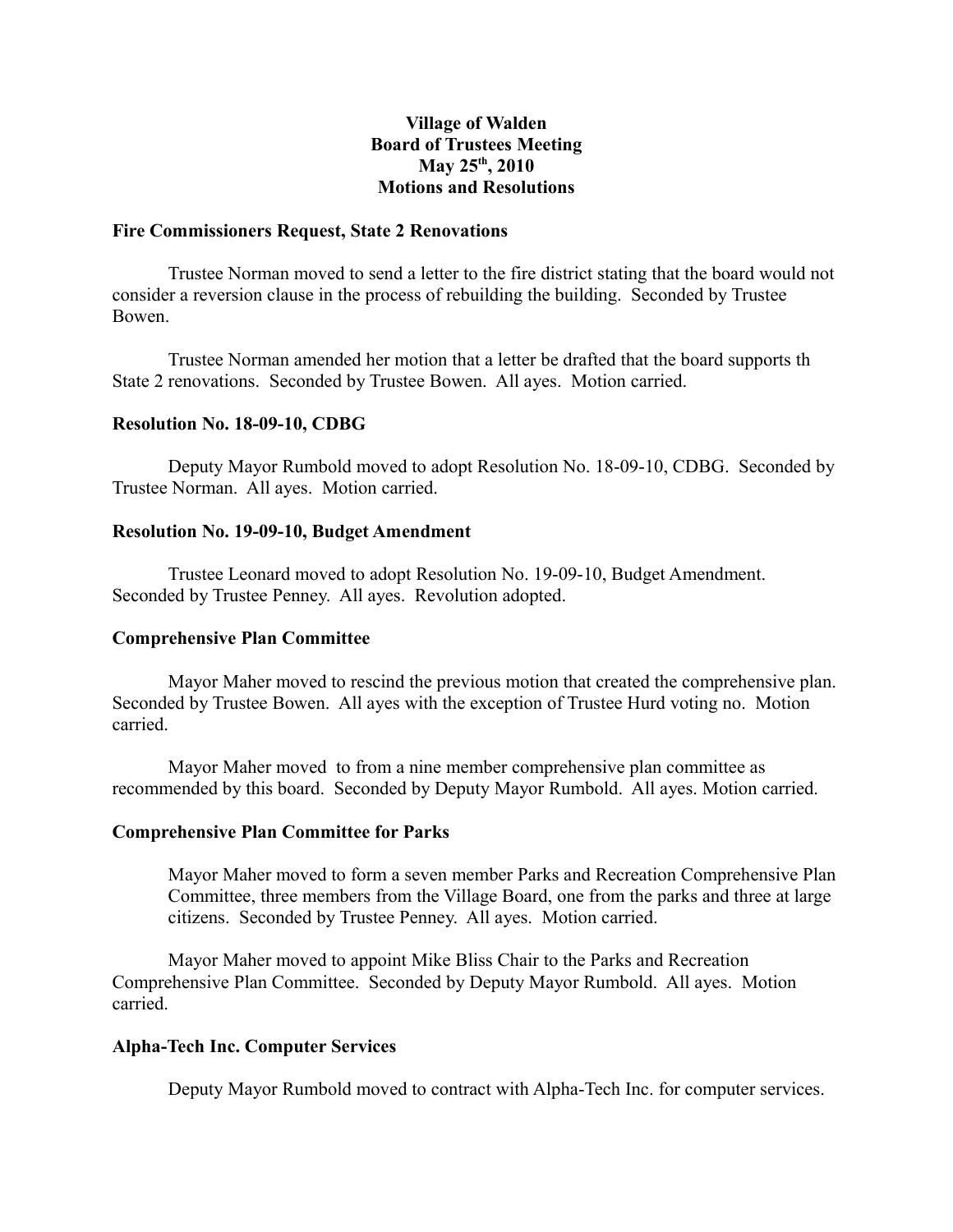Seconded by Trustee Hurd. All ayes. Motion carried.

# **Request for June 13th Skate Park Event**

Mayor Maher moved to approve the Walden Rotary's skate park event on June 13, 2010 subject to the Walden Rotary providing the village with adequate and reasonable accident insurance and that such policy is reviewed by the Village Attorney and adherence to the insurance carrier's guidelines and registration in a format that gives them reasonable guarantees that the parent is the one signing the waiver and that they abide by the rules listed on the sign.

Mayor Maher amended his motion to add that they abide by the rules that are on the sign, that they wear a helmet.

Mayor Maher stated his motion again,to approve the Walden Rotary's skate park event on June 13, 2010 subject to the Walden Rotary providing the village with adequate and reasonable accident insurance and that such policy is reviewed by the Village Attorney and adherence to the insurance carrier's guidelines and registration in a format that gives them reasonable guarantees that the parent is the one signing the waiver and that they abide by the rules listed on the sign and that they wear a helmet, knee and elbow pads. Seconded by Trustee Bowen. On roll call Trustees Hurd, Bowen, Penney and Mayor Maher voted yes. Trustee Norman and Deputy Mayor rumbold voted no. Trustee Leonard abstained. Motion carried.

## **Appointment of Civil Service Hearing Officer**

Deputy Mayor Rumbold moved to appoint a civil service hearing officer and that the manager and attorney will make that choice. Seconded by Trustee Leonard. All ayes. Motion carried.

#### **Approval of the Minutes**

Deputy Mayor Rumbold moved to adopt the minutes of May 11, 2010. Seconded by Mayor Maher. All ayes. Minutes adopted.

## **Audited Bills**

Trustee Norman moved to pay the audited bills of May 25, 2010. Seconded by Trustee Penney. All ayes. Motion carried.

#### **Executive Session**

Mayor Maher moved to hold an Executive Session pursuant to 105-(h), property purchase and 105-(d) litigation, of the Public Officers Law. Seconded by Deputy Mayor Rumbold.All ayes. Motion carried.

Mayor Maher moved to reconvene the regular meeting. Seconded by Trustee Hurd. All ayes. Motion carried.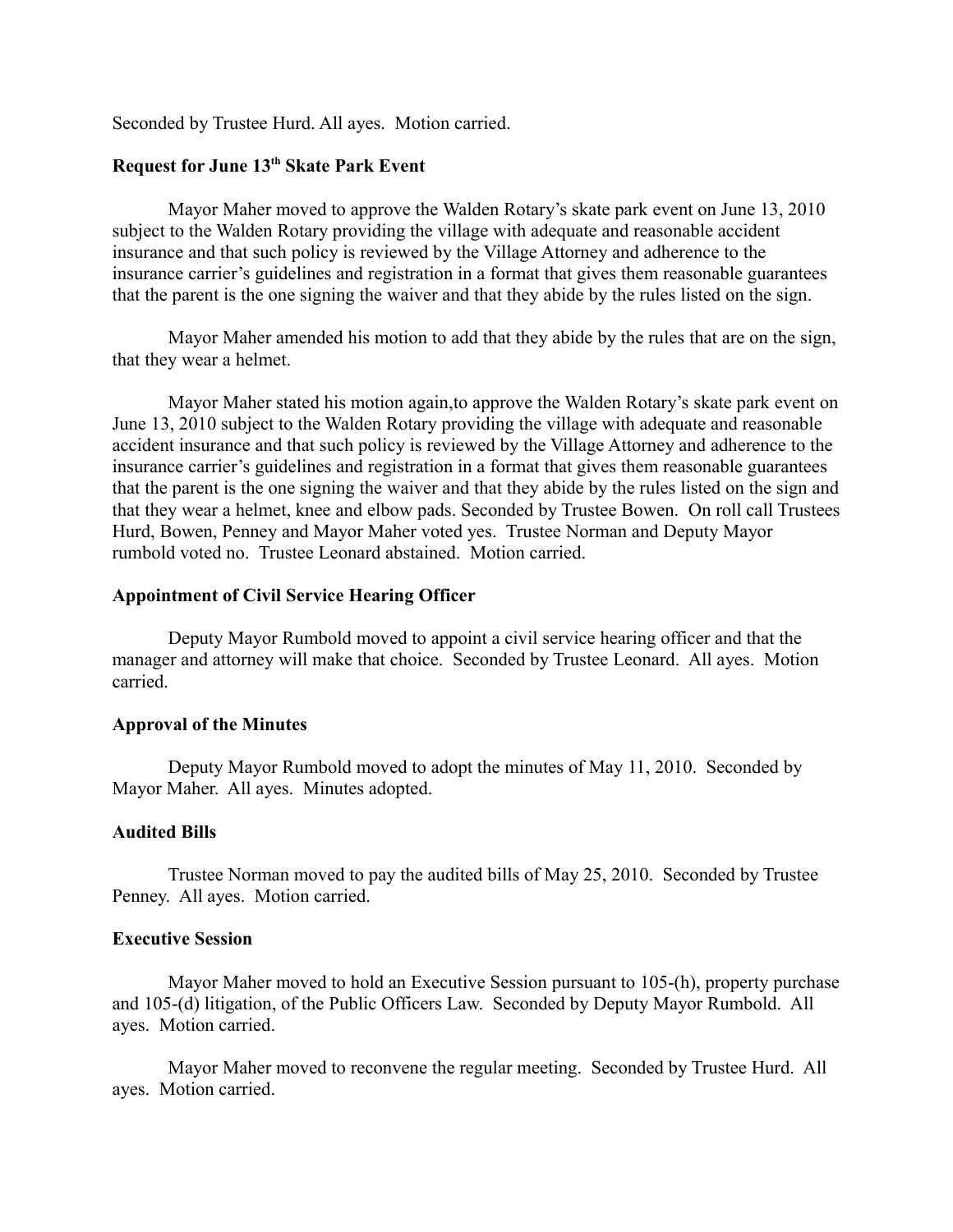Trustee Norman moved to appoint Kevin Dowd, Village Attorney. Seconded by Trustee Bowen. On roll call Trustee Norman, Hurd, Leonard and Bowen voted yes. Mayor

# **Adjournment**

Trustee Hurd moved to adjourn. Seconded by Trustee Norman. All ayes. Meeting adjourned.

> **Village of Walden Board of Trustees Meeting May 25th, 2010**

Mayor Brian Maher called the regular meeting of the Village of Walden Board of Trustees to order at 6:30pm.

On roll call the following were: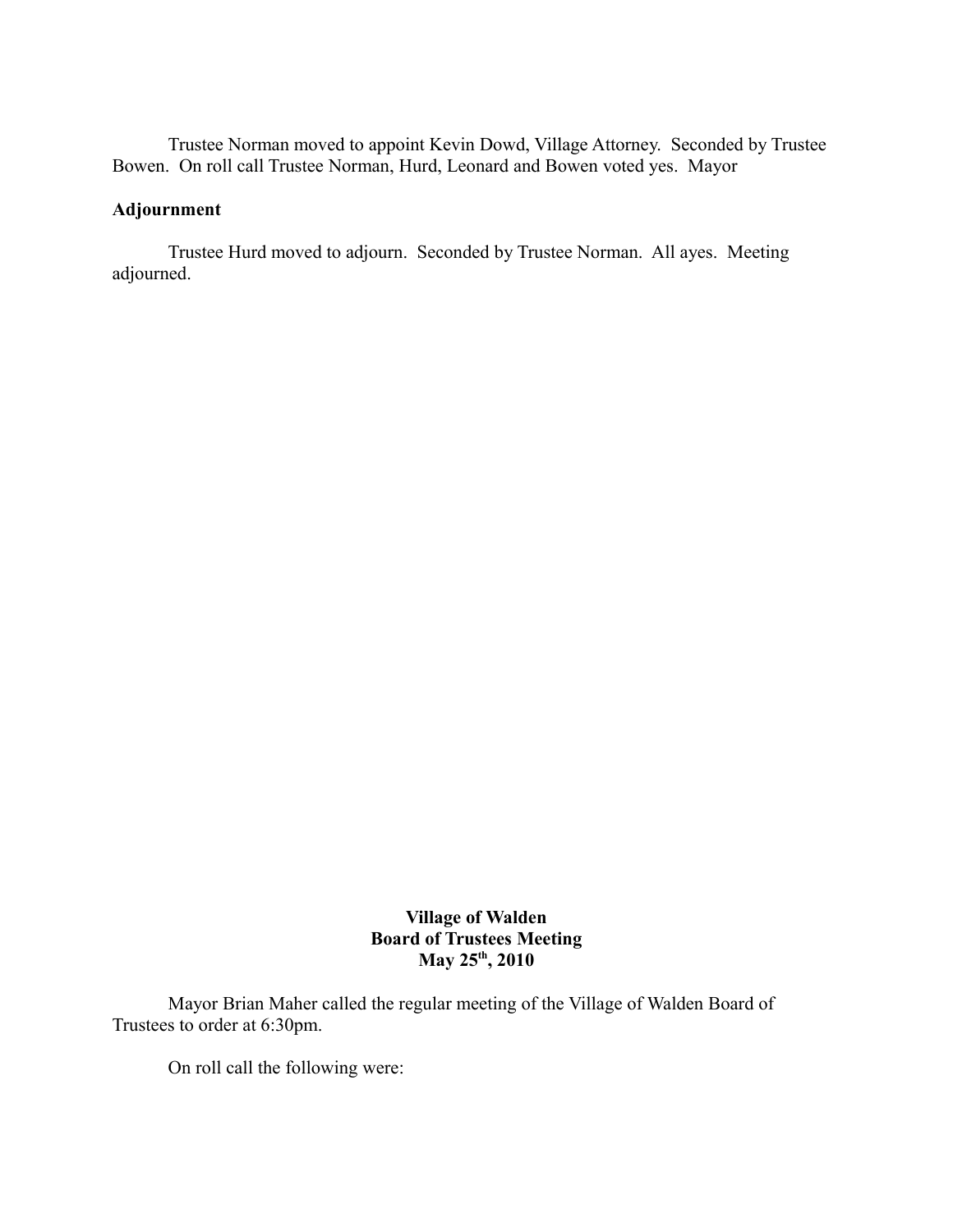| Present:      | Mayor<br>Trustees | Brian Maher<br>Deputy Mayor Susan Rumbold<br>Mary Jean Norman<br><b>Richard Hurd</b><br>Edmond Leonard<br><b>Bernard Bowen</b><br>Randi-Lee Penney |
|---------------|-------------------|----------------------------------------------------------------------------------------------------------------------------------------------------|
| Also Present: |                   | John Revella, Village Manager<br>Kevin Dowd, Village Attorney<br>Victoria Kurtz, Deputy Village Clerk                                              |
| Absent:       |                   | Nancy Mitchell, Village Clerk                                                                                                                      |

## **Village Manager's Report**

Manager Revella stated that today DPW and Parks and Recreation started maintenance of the parks and maintenance of the trees. They will continue with the maintenance of the trees. He also reported that the computer service people that take care of the maintenance of the office equipment will be maintaining the equipment in the police department. He continues to receive information about fluoride and will it be brought to a meeting that they will eventually have with the dentists and whoever else would like to meet with them. They switched the cell phones from Nextel to Verizon which saved \$7.00 per phone initially. He is not sure what the long term savings will be. There were several bills from Tam who has done a lot of work with our sewer system and sewer plant as well as several bills through the sewer plant that have been a little excessive. They have been pulled from the board's packet so the manager could discuss them with the company. He also advised the board that Robert Lynn was hired as an MEO with the DPW and Jay Buchalski was hired as code enforcement officer. The manager met with DOT regarding the Ulster Avenue Betterment Project. The village has not been awarded any funding for that project. He discussed with them how we can get back on track to get it awarded sooner than anticipated, December 2011, possibly Spring 2012 deadline. They mentioned that if the village gets everything together in time the funding could be awarded sooner. The engineers are working on that. He also advised the board that there is a zoning board opening. He doesn't want to wait anymore than two weeks to fill the vacancy, so if anyone is interested contact him. He will be meeting tomorrow with the engineers from Delaware Engineering and the sewer operator to look at the sewer plant in Wappingers to see what our sewer plant could do in the future. They are looking at a parks grant for up to \$500,000 which is mostly for facilities. They are looking at the barn at Olley Park and the other parks buildings.

Deputy Mayor Rumbold asked about the time line for Ulster Avenue.

Manager Revella stated that they just said sooner, they wouldn't give a date.

Mayor Maher stated that they indicated that it was a shovel ready project. There were discrepancies in filling out the paper work. He asked if everything has been submitted.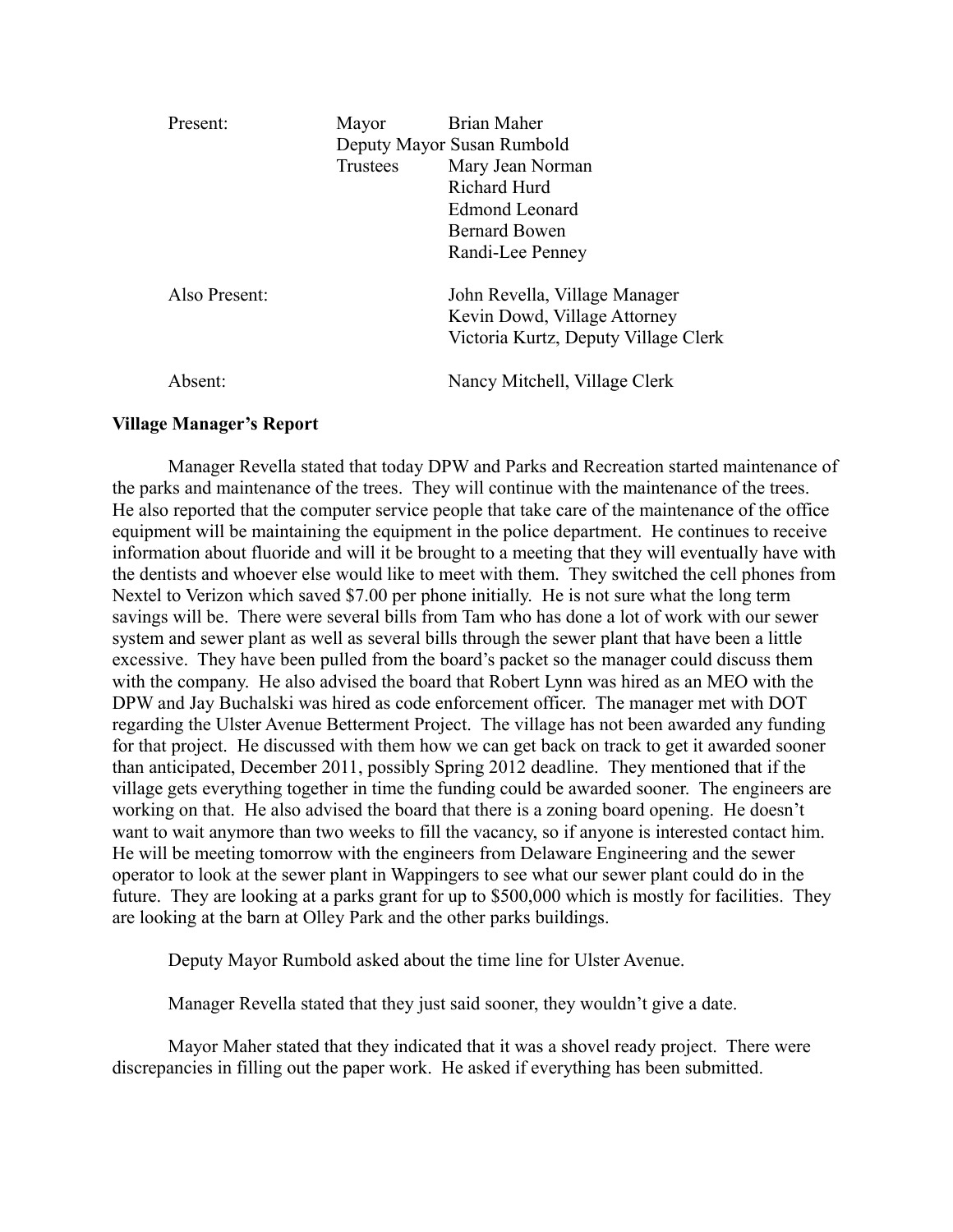Manager Revella stated that its not completed yet. They are working on it now.

Mayor Maher asked what the village can do now with that retaining wall.

Manager Revella stated that we can clean it up. If we have to have equipment on Ulster Avenue we just have to call the representative.

Deputy Mayor Rumbold asked if a letter was sent regarding the prevailing wage.

Mayor Maher stated that the result wasn't what we hoped it would be. It hasn't worked in our favor.

Trustee Leonard asked if the mayor has a contact person for the Department of Labor.

Mr. Sebring stated that you call the Department of Labor in White Plains.

Mayor Maher stated that the Police Chief and Building Inspector gave him information on who to call. He said next he will talk to the Chief and Building Inspector and see what else they can do. Also, write a follow up letter and talk to our state officials.

Deputy Mayor Rumbold asked about the paper work for the rail trial that wasn't filed properly. Did someone contact the manager with the information on what we have to do to get the rest of the funds and how much money are we talking about.

Manager Revella stated that it's \$7500, but it's holding us up from future grants. It's the same source as the parks grants for facilities. It's Ron Radar.

Deputy Mayor Rumbold asked if it was just the Tam bills that the manager pulled.

Manager Revella stated no, there were some other sewer bills from different companies. When a company comes and takes material from our facility and disposes it somewhere else we have to get the receipt that it was disposed of properly. Otherwise we are liable for the materials. We do not have the receipts. He can't sign them without the receipts.

Deputy Mayor Rumbold asked if they've gotten receipts in the past?

Manager Revella stated that he doesn't know. He doesn't have access to those previous bills that were submitted. He will see if they can pull them. He doesn't know if they've moved stuff prior.

Deputy Mayor Rumbold asked what company was it.

Manager Revella stated that the first company was Tam.

Deputy Mayor Rumbold stated that he's not going to pay the bills until they get the receipts.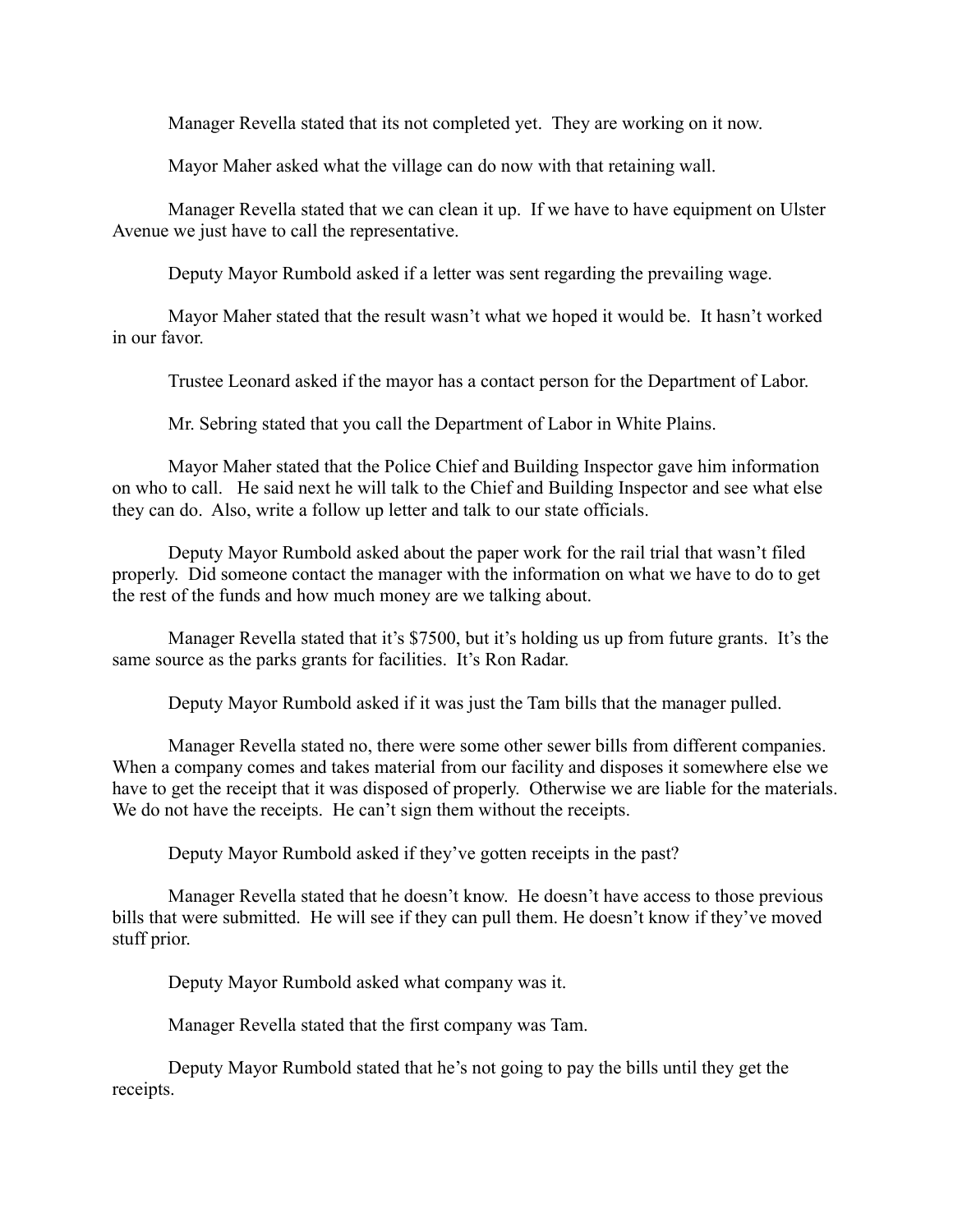Manager Revella stated that they can't.

Trustee Leonard asked about street lights.

Manager Revella stated that the village owns most of them. The engineers did say the village doesn't qualify for the funds for street lighting. If there is another component we may qualify.

#### **Joint Meeting with Walden Board of Fire Commissioners - State Two Renovations**

Manager Revella stated that the Walden Board of Fire Commissioners requested a meeting with the Village Board to discuss the property that they are in possession of, the west side fire houses. The village retains the right to revert if it ever does come out that it's not used for firematic services anymore. They want to discuss their renovation plans.

Mike Munger, Chairman Walden Board of Fire Commissioners stated that they want to expand the building. They want to tear it down and build a new station. They have outgrown the building. The new building will be no bigger than 60 x 60 and it will have three bays. The new building will match the neighborhood. It's not a project for this year. They are looking into the next five years.

Trustee Leonard asked if that has to be reviewed by the planning board or are they exempt.

Mr. Munger stated that they would have to go before the planning board. This would take up most of the property they have.

Trustee Hurd asked if they meet the setback requirements.

Mr. Munger stated that they hope so.

Deputy Mayor Rumbold stated that she appreciates them taking into consideration the location of the fire house next to the Walden House and that they would design it to compliment that.

Trustee Bowen asked what the reason for building a new building was.

Mr. Munger stated that they've outgrown the building. The new equipment will not clear the door. He asked that they sit down and discuss the deed.

Mr. Dowd stated that the Village Board should send a letter to the fire district stating that the board would not consider a reversion clause in the process of rebuilding the building.

Trustee Norman moved to send a letter to the fire district stating that the board would not consider a reversion clause in the process of rebuilding the building. Seconded by Trustee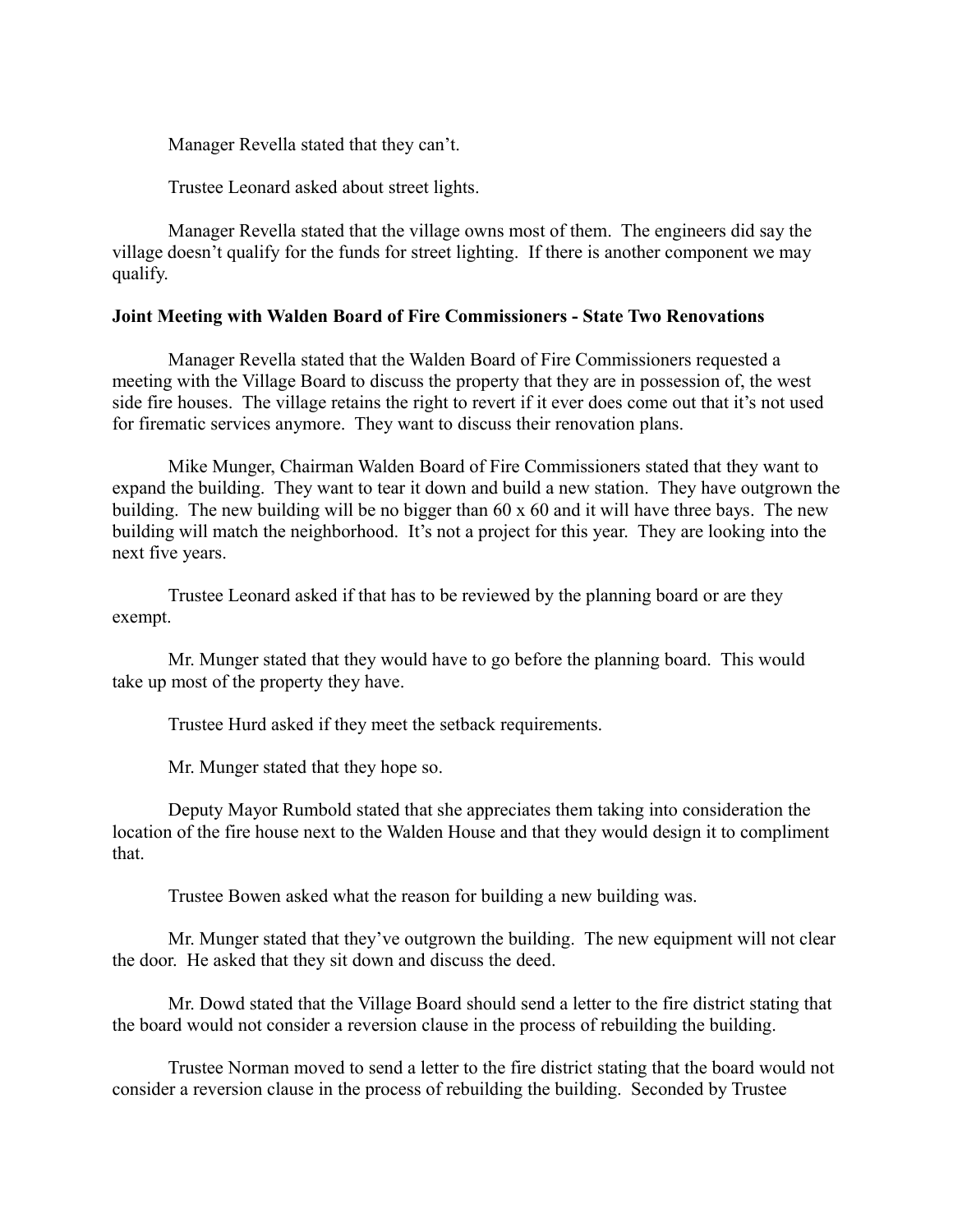#### Bowen.

Deputy Mayor Rumbold asked, if we give them that letter now and they are not building for two or three years there could be a new board seated. She would be in favor of writing a letter saying this present board supports your efforts, but she would think that the current board when they start to build would be the ones to make that statement.

Mr. Dowd stated that the message needs to be sent that this board has no problem with that concept. Then the board at the time of construction can write the same letter.

Trustee Norman amended her motion that a letter be drafted that the board supports the Station 2 renovations. Seconded by Trustee Bowen. All ayes. Motion carried.

## **Public Comment**

Lynn Schwandt asked if the town was going to fix the problem on the rail trial.

Manager Revella stated that he is waiting to hear back from the Town's attorney.

Ms. Schwandt also stated that there are still no doggie bags on the Walden side.

Ms. Schwandt asked if the board made a decision to give Hal Brilliant a retirement card.

Manager Revella stated that Chief Holmes was to speak on that, but he was unable to attend the meeting. It may be on the next agenda.

Ms. Schwandt asked about the DPW Supervisor, he told everyone that he wasn't working here.

Manager Revella stated that he was suspended pending disciplinary action.

Ms. Schwandt stated that a couple meetings ago when they said something about Robert Lynn getting the job here, you said it's one of the rumor mills, we knew it was going to happen and you vehemently denied it.

Mayor Maher stated that he said we shouldn't be making these rumors.

Ms. Schwandt stated that all the rumors are coming true.

Manager Revella stated that currently he is supervising the workers at this time.

Eileen Brickner 25 Bank Street stated that she would like to speak to the board about goings on on the corner of Capron and Bank Streets. She is afraid to live in her own house. She doesn't think she should have to feel that way in this village. She understands someone was arrested and is being held on bail. Is the landlord responsible for anything that goes on there? There was a big to do there Saturday night and one of the people who wasn't involved in the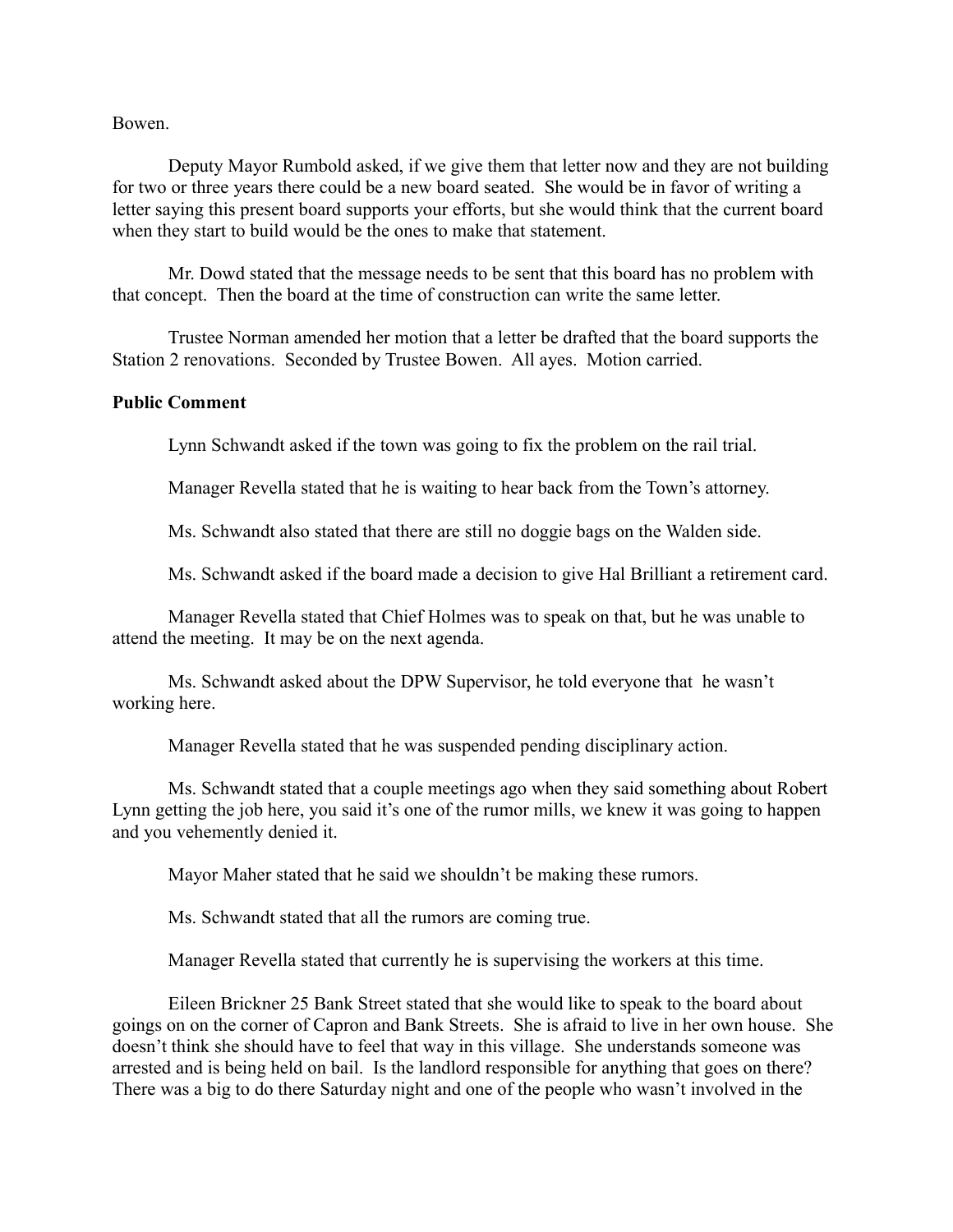incident directly, but as a result of the incident he was involved. She heard him speaking to the landlord saying why should I move out I am not doing anything. She is more than upset, one o'clock they are beating some guy half to death in the street and let him lay there for dead. The next night they are pounding other peoples windows and killing each other in the street. Seventeen people were hanging out on the porch. Is there a law that just so many people can gather in one place in a public area. It has gotten so out of hand. She is glad to be leaving the area.

Mayor Maher stated that they are handling it.

Mary Ellen Matise stated that there is also a problem across from the Baptist Church. She also indicated that she started working on the signage for Veterans Park.

Dave Sperry, Overlook Terrace stated that he received a letter about Chapter 58 of the Village Code which deals with brush, grass and weeds. He would like the village to go back and review that code because there is a lot that has changed. You have five days to cut your grass and if you don't the village will cut it. It you're on vacation you can't cut it. He would like the board to explore that and have it on the next meetings agenda.

Mayor Maher stated absolutely. If there is a grievance he can bring it to the board.

Mr. Sperry stated that he would like to wait until the regular officer speaks to the new code enforcement officer.

Anita Vandermark, 76 Highland Avenue thanked everyone who has been working at Veteran's Memorial Park.. She thanked Vern Spencer for the wonderful job he did and the park committee for getting the soil, cutting the grass and planting plants and trees. On Memorial Day there will be a ceremony at the bridge at 9:30am and in the square at 10am.

Becky Pearson, 167 Walnut Street stated that she would like to discuss a rumor with the board about the day Mr. Politi was fired. She was questioning whether the board members that were there along with the attorney took care of the village property. If they looked at the equipment that isn't working any longer. Files are missing. Did the board members take the time to collect the equipment that belongs to the Village of Walden to make sure we were protected. She doesn't know it this is true or not.

Mayor Maher stated that the person to talk to is Mr. Revella and he doesn't know of any significant instances of what she is talking about. There was a lot of commotion because there was a transition

Ms. Pearson asked if the village had to pay money to fix the computer and the phone that was not working.

Mayor Maher stated that he would commend anyone for using and not spending money to fix it while they were working rather than blaming it on an individual who is no longer here.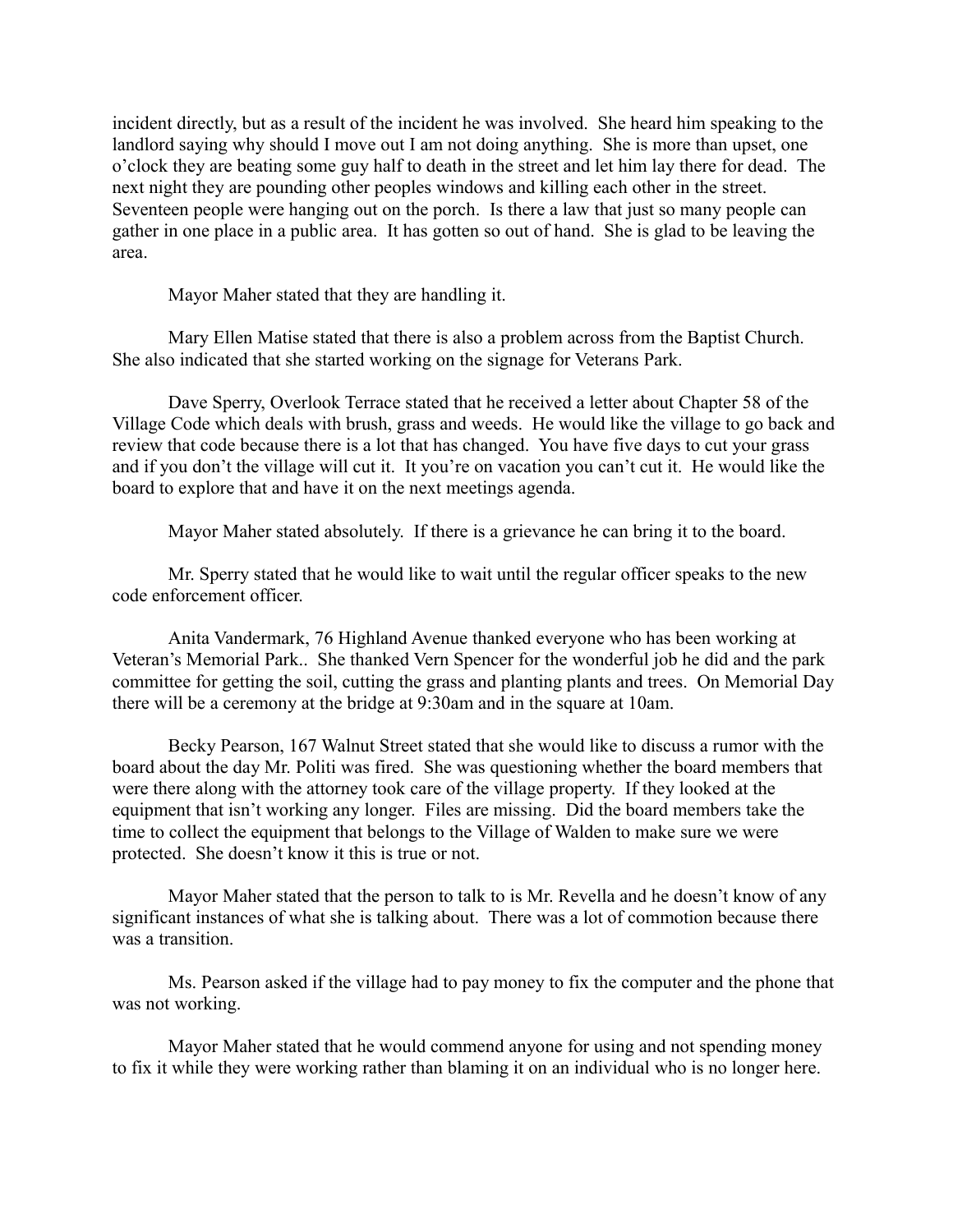Jim Lescinsky, 24 Gladstone Avenue stated that he's been a NYC police officer for 18 years and has lived in the village since 2003 and never had a problem. Now there is his next door neighbor at 22 Gladstone Avenue who is renting rooms out to people on Craigs List. There have been two instances where his wife and dog have been threatened. They shout out the window to shut up or he'll kill the dog and you. He called the police. Last time Sergeant Metzger suggested he get a camera security system and put it on the fence. He thinks that is ridiculous. There are six people living in that house that aren't supposed to be there. He needs help.

#### **Resolution No. 18-09-10, CDBG**

Mayor Maher stated that the village will be submitting an application for that \$364,000 project to fix the sewer mains. It will be a three year project.

Deputy Mayor Rumbold moved to adopt Resolution No. 18-09-10, CDBG. Seconded by Trustee Norman. All ayes. Motion carried.

#### **Resolution No. 19-09-10, Budget Amendment**

Manager Revella indicated these are the end of the year transfers to balance the accounts.

Trustee Leonard moved to adopt Resolution No. 19-09-10, Budget Amendment. Seconded by Trustee Penney. All ayes. Revolution adopted.

#### **Comprehensive Plan Committee**

Mayor Maher stated that this was brought to his attention by residents who disagreed on how comprehensive plan committee was set up. Two members should be chosen from the board, one from zoning by the zoning board, one member from the planning board chosen by the planning board, a representative from the community council chosen by the community council, one member from the Walden Business Association, chosen by the association and a representative from the PBA. He believes the way it was set up several months ago was the wrong way.

Trustee Hurd stated that this was already passed. Do you want to repass it?

Mr. Dowd stated that the board would have to rescind the previous resolution and reinstitute a new motion.

Trustee Norman stated that she disagrees with the planning and zoning board members. She feels there are people in the audience right now, this is their village, let them speak. She feels Mary Ellen Matise, Historian would do very well on the comp plan.

Mayor Maher stated that he feels there should be representatives from each of your boards. We should also have representatives from the community.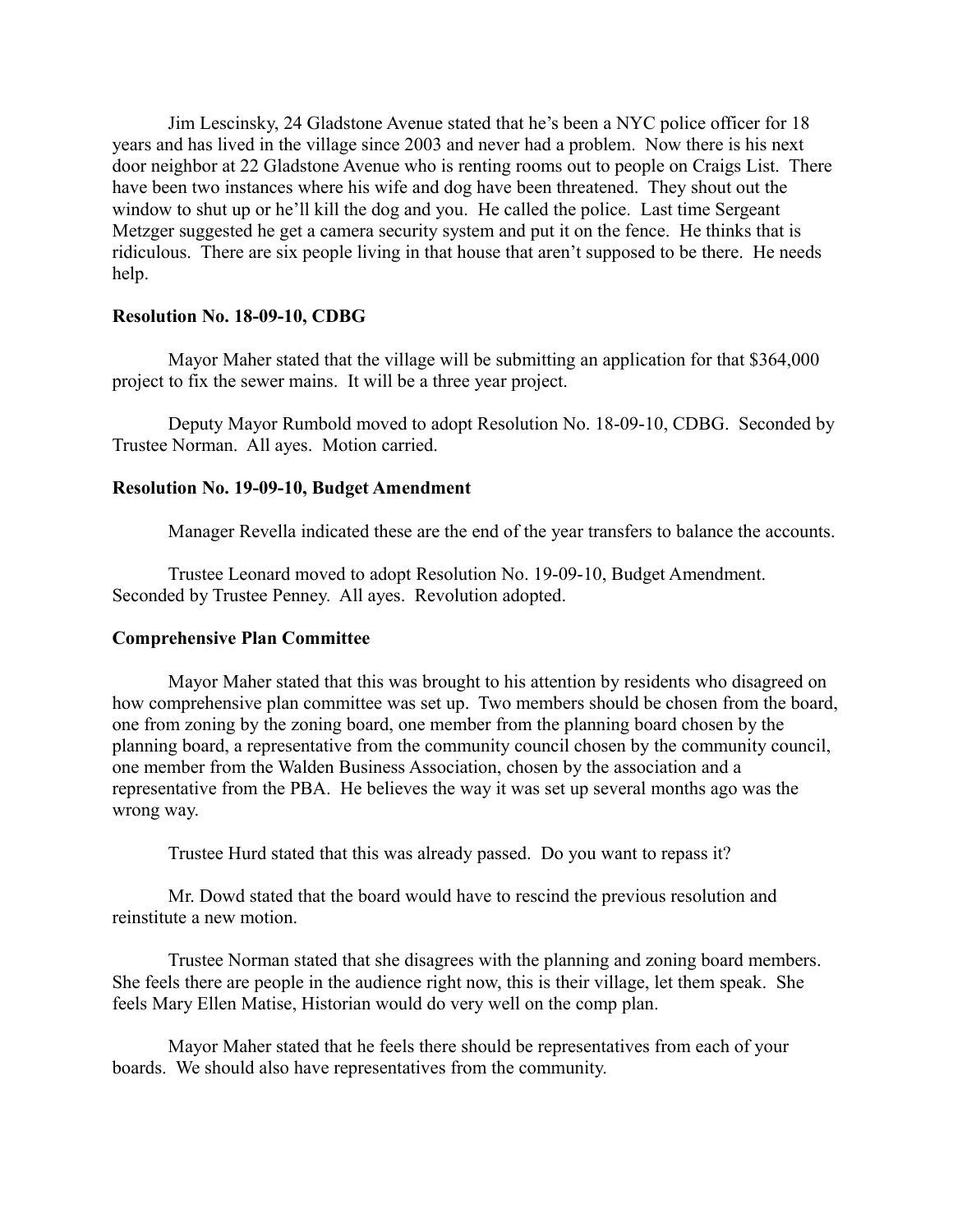Mr. Dowd stated that he's not sure why they would want someone from the PBA.

Mayor Maher feels it would be a good idea.

Mr. Dowd indicated that is not what the comprehensive plan is about. When you put these committees together there is a wide range of interest in the village. The police are instrumental to the safety to the village but they are not part of the comprehensive plan, that is really zoning of neighborhoods and a vision of what you are trying to have and the police are really not a part of that.

Mayor Maher stated that he disagrees.

Mayor Maher moved to rescind the previous motion that created the comprehensive plan. Seconded by Trustee Bowen. All ayes with the exception of Trustee Hurd voting no. Motion carried.

Mayor Maher moved to from a nine member comprehensive plan committee as recommended by this board. Seconded by Deputy Mayor Rumbold. All ayes. Motion carried.

## **Comprehensive Plan Committee for Parks**

Mayor Maher stated that he has been discussing this with the manager and members of the Parks and Recreation Department. He opened the floor to Mike Bliss from the Parks and Recreation Department.

Mr. Bliss suggested a seven member committee consisting of Trustees Norman and Penney, another person from the board, a representative from his department and three interested people.

Trustee Bowen asked if the historian could be on both.

Mayor Maher stated he didn't see a problem.

Trustee Leonard stated that Mr. Bliss should be on that committee.

Mayor Maher stated that Mr. Bliss should be the chair. He asked if there was anyone on this board that would like to serve on the committee.

Deputy Mayor Rumbold suggested Trustee Bowen.

Mayor Maher moved to form a seven member Parks and Recreation Comprehensive Plan Committee, three members from the Village Board, one from the parks and three at large citizens. Seconded by Trustee Penney. All ayes. Motion carried.

Mayor Maher moved to appoint Mike Bliss Chair to the Parks and Recreation Comprehensive Plan Committee. Seconded by Deputy Mayor Rumbold. All ayes. Motion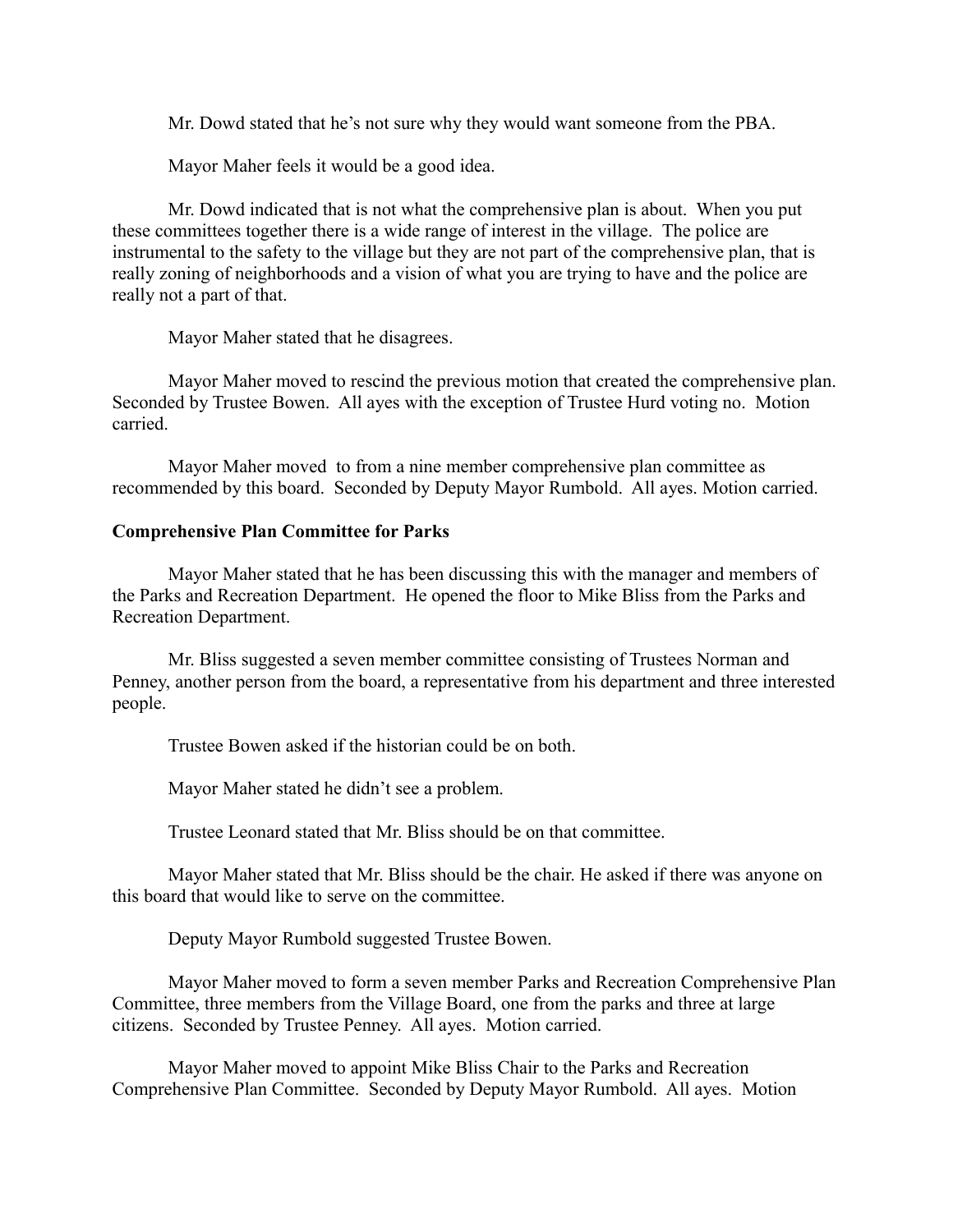carried.

Mr. Dowd stated that Mr. Bliss should bring the names of the three at large members back to this board for the approval.

## **Alpha-Tech Inc. Computer Services**

Manager Revella stated that they have certain rate for blocks of hours per year. Right now we pay the rate whenever we call for service. They will be monitoring the police on a more consistent basis. It may be more cost effective to buy a certain block of hours. There are computer services in their budget that would be able to cover funds. If we don't use the block of hours within the year they would roll over. It would be 24/25 hours per year. If we bought a block of 30 hours we would save \$20 per hour.

Deputy Mayor Rumbold asked if they consider a year January thru December or our fiscal year.

Manager Revella stated that it will be a contract year, from whenever they sign the contract.

Deputy Mayor Rumbold moved to contract with Alpha-Tech Inc. for computer services. Seconded by Trustee Hurd.

Trustee Leonard asked if this was just for the police department.

Mayor Maher stated that it was for all the departments.

Mayor Maher asked how many hours do they think the village would use.

Manager Revella stated that he feels 30 is sufficient.

All ayes. Motion carried.

Manager Revella stated that when they do services upstairs it would be billed differently than the police department.

# **Request for June 13th Skate Park Event**

Keith Hunter, Walden Rotary Club stated that he would like to address the skateboard park guidelines as suggested by our village insurance carrier as well as a sample of a application waiver that must be returned to him. He further stated that the Rotary Club is submitting a request to the board to use the skate park at Bradley Field on June  $13<sup>th</sup>$  for a skateboard tournament, fund raiser and safety awareness day. This is a huge can of worms that we all have different concerns about. They want to do this because they built this skate park with eyes wide open and they feel that the time has come to use it for an event. The board of the Walden Rotary has approved the sponsorship of the event and they will supply a liability insurance certificate for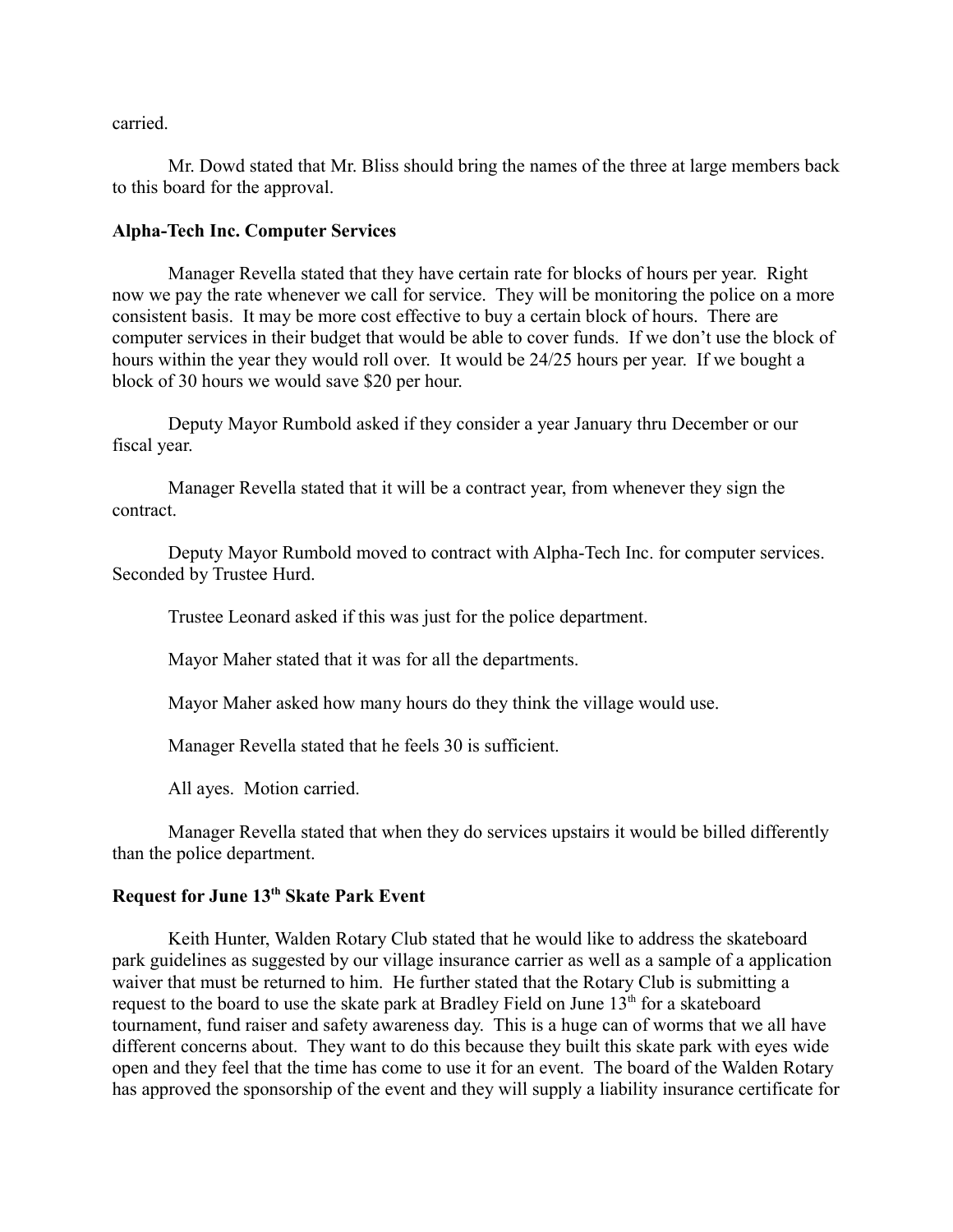the operation of the premises for that day. There are exclusions that specifically speak to athletic participants entering. The village insurance excludes sanctioned accidents to the participants in the event. Their insurance protects the premises around the facility for any spectator or property damage. He introduced Andy Driscoll, events consultant. He knows the village is in a reconstructive phase in terms of trying to get the skate park better monitored and used in accordance with some rules.

Trustee Bowen asked Mr. Driscoll if he's ever run something like this.

Mr. Driscoll stated that he has at another skate parks.

Trustee Bowen asked how many participants are they planning on.

Mr. Driscoll stated that the maximum would be sixty, 20 in each category. They have five skaters at a time and its free style for five minutes. Proceeds will go to the Joseph Savage scholarship fund.

Trustee Bowen asked if they will be looking for police assistance and is that in their budget or are they expecting the village to cover it.

Mr. Driscoll stated that he hasn't thought about that.

Mayor Maher asked if there was police presents at the other events.

Mr. Hunter stated that they don't anticipate any increase security risk for crowd control. They would like some food vending going on. There would be no cooking on premises. They may want a DJ there. He has inspected the park and everyone knows the fence needs to be repaired. The equipment is in beautiful condition. If this is conceivable and the board allows them to pursue this he thinks it will require submitting, in what the participants are allowed or not allowed to do. Their conduct will be monitored.

Mayor Maher stated that he has worked with these people before on events and he thinks its great and its awesome that they are donating to the good cause. Its also great that they are using the skate board park. He has no concerns. He saw the documentation and they don't hold the village liable. He asked if they needed to know anymore on that.

Mr. Hunter stated that the release form has wording where the parent acknowledges and certifies that they have adequate medical coverage for the child. It may also be appropriate for them to obtain participant accident coverage.

Trustee Bowen asked if this was for village residents only, is it first come, first served and is there a fee.

Mr. Hunter stated that there will be an entrance fee, not to cover any expenses, just for the Joseph Savage foundation.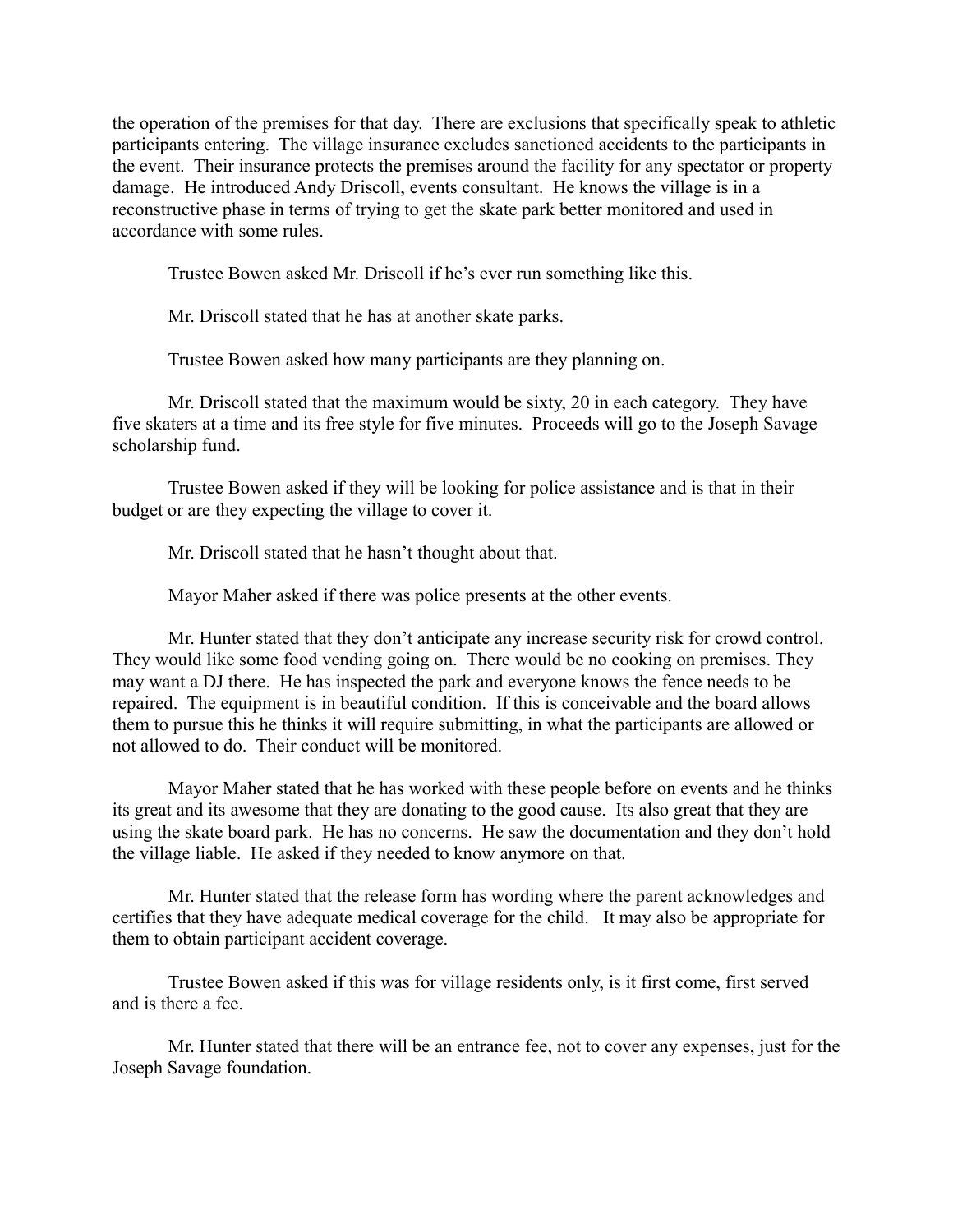Trustee Bowen asked what the prizes would be.

Mr. Driscoll stated that there will be a cash prize and prizes donated by some of the businesses.

Trustee Leonard asked what safety gear will be required.

Mr. Driscoll stated that they will follow what is listed on the sign at the skate park.

Trustee Leonard asked if the event is sanctioned.

Mr. Driscoll stated that skateboarding is a street event. He can look into the X Games.

Deputy Mayor Rumbold asked if there was going to be a nice crowd to watch this and if so would they want police presence.

Trustee Norman stated that when they dedicated the skate park there were hundreds of people there. The only problem was finding a place to park. She can't see having extra police on for this.

Mayor Maher suggested they get advise from the chief.

Mr. Hunter stated that this is a day time event, 10am until 5pm.

Mr. Flickenschild stated that Joe Savage has a huge following on Face Book and he feels there will be a lot of people attending.

Trustee Bowen stated that he feels it will take off and they should be preparing for it.

Mr. Driscoll stated that when he said sixty competitors that is just the people who are competing. The spectators would be outside the fence

Mr. Dowd stated that he has no problem with the board approving this. He had a conversation with the manager and Mr. Hunter about this event and the concerns about liability. Knowing the situation the village has with its insurance policy and the claims they had, the last thing this board can afford to have is more claims. He was under the impression that the Rotary was going to provide the village with an additional insures policy, but if there's an exception for this kind of event that doesn't help us too much because its an exclusion of the policy. He doesn't know whether they will give us an indemnification provision. He was concerned about the different levels of participation. You're talking about novice, intermediate and expert. The question is, who determines who is in each one of those classes because you can easily have some kid whose friend is in the expert and he's only intermediate, but he doesn't want to be intermediate so he tries to be in the expert and proceeds to try and do some trick or event that he's not able to do. He doesn't know how that is going to be done. He has concerns that you have people competing above their level. He asked who does that.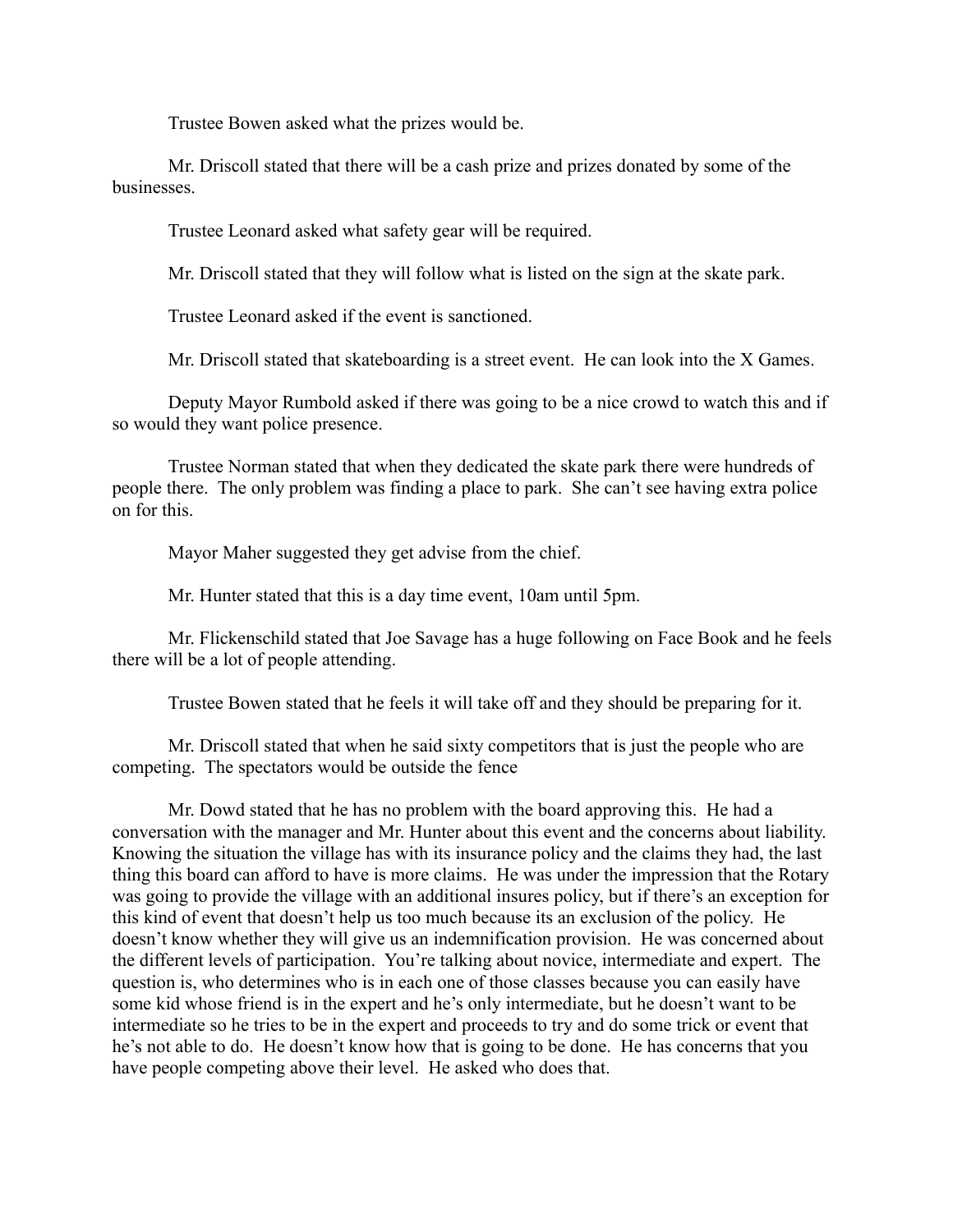Mr. Driscoll stated the way it works in any skate competition the competitors would get an hour of free skate previous to the event and a judge will judge them. If someone tries to fool some of the staff they will know that. It is a display of their skating for five minutes.

Mr. Dowd stated that it's a competition to win a prize, so they might push themselves. He asked if they will judge for an hour, sixty participants and they will know what class they are in from that brief time.

Mayor Maher stated that there is experience with not just running these events, but being a part of these events. He asked Mr. Driscoll if that is a concern the village should have.

Mr. Driscoll stated that he doesn't think it is.

Trustee Bowen asked what the fee was.

Mr. Driscoll stated that it will be \$10.00 to skate.

Trustee Bowen suggested they eliminate the cash prize and give gift certificates for dinner at TGIF. If it's a cash prize it will become more competitive.

Mr. Driscoll stated that if they see it's a cash prize you might attract some level skaters that would be interested in winning.

Mr. Dowd stated that the regulations also call for helmets, elbow pads, knee pads and wrist guards. There was an issue with wrist guards, but helmets, elbow and knee pads are a must.

They will have to enforce that.

Mr. Hunter stated that he and Mr. Driscoll were discussing how to propose this to the board and the kids don't want to wear helmets or pads, he specifically handed the board the skate board guidelines as outlined by his insurance company. Mr Driscoll has been to many events and he knows how that culture operates and he presented it that it will be very difficult to get kids to wear full pads. He is inclined to adhere to the insurance company. He doesn't feel it's unreasonable.

Manager Revella stated that the sign in the park does not require knee or elbow pads, he doesn't know it the village wants to revise that. It is recommended by the insurance company.

Mr. Dowd stated it was the recommendation of our insurance carrier.

Mayor Maher asked if the village reported the regulations to the insurance agency or did we make a motion to change it and not report it.

Mr. Hunter stated that when the skate park was built they told the insurance carrier that it was being constructed and that we were going to run the thing. They reiterated their policy that they will never dictate policy to any municipality. They strictly respond to claims and decide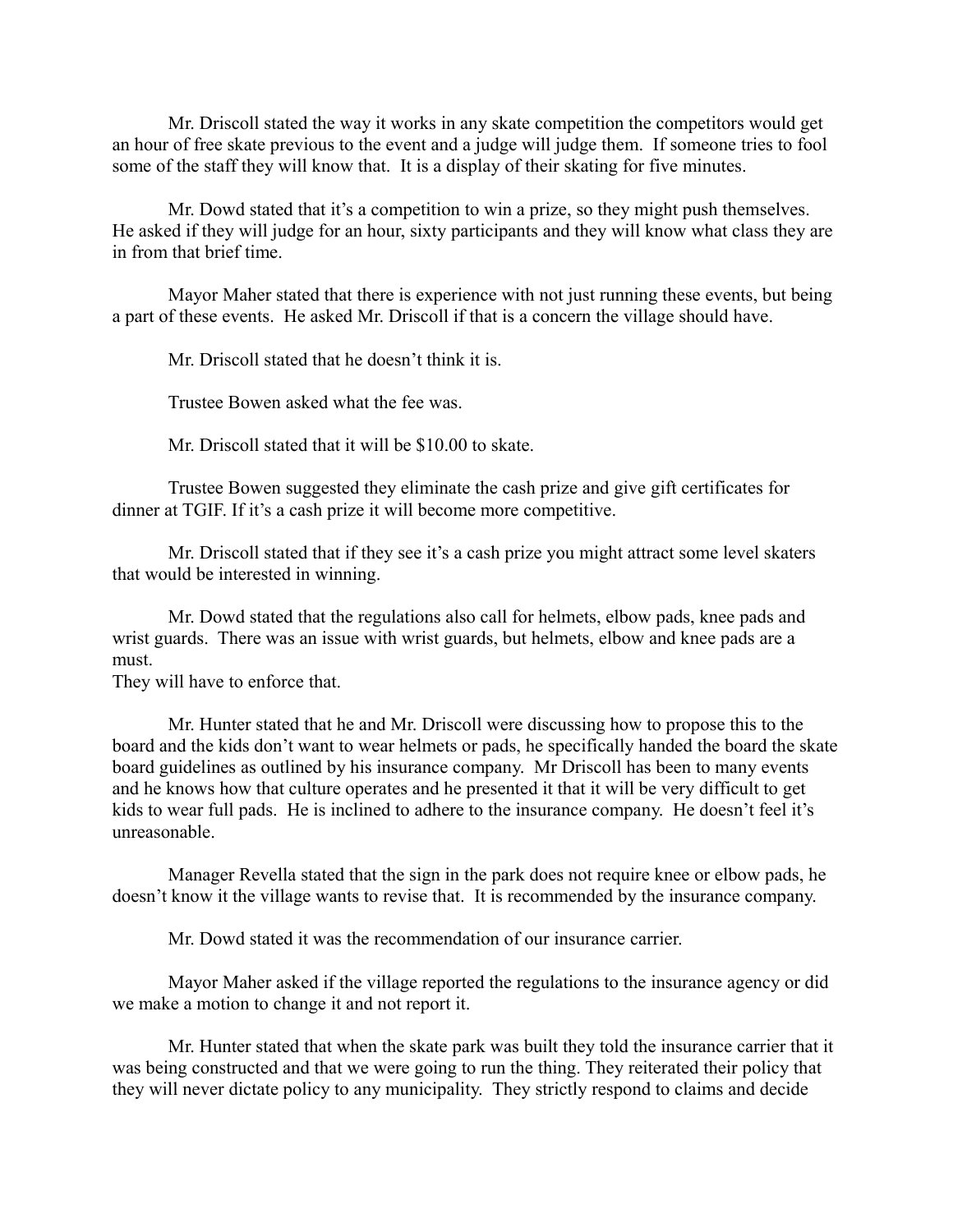about the future of the relationship with the municipality if the claims get out of control. Mr. Dowd's concern is very valid. The board agreed to have a monitor on the premises to record the conditions, inspect the surface and everyone who uses the park is suppose to have submitted an application, statement of health and a waiver signed by their parents.

Ms. Brickner stated that she was the skateboard monitor and the kids said they wouldn't come to skate because they had to wear pads. They waited until she got into her car to leave and they climbed the fence and skated.

Mayor Maher stated that if they think the success of the event would be at risk due to the fact they had to abide by those safety measures.

Mr. Bliss stated as Rotary president they approved this and provided insurance. He feels they should abide by the rules. He doesn't know any other way to get it across to the kids, the safety issues.

Deputy Mayor Rumbold stated that the liability to the village concerns her. The fact that the board stated very clearly what the regulations were to use the skateboard park. She has no problem with the skateboard event, but that piece, the liability and the to promote safety and then you're going to allow them to skate in an unsafe manner without pads.

Trustee Bowen asked about the waiver.

Mr. Hunter stated that the waiver is something the parents sign which takes on responsibility which states that they have adequate medical coverage.

Mr. Dowd stated one issue that always arises during a lawsuit is whether or not a parent can waive the right of a child to sue. They can sue and the waiver means nothing.

Trustee Bowen asked if there was a statute of limitation.

Mr. Dowd stated that when they are eighteen it starts to run, but until they turn eighteen it doesn't start running. So, if a fifteen year old gets hurt he has three years plus another three years of negligence.

Mayor Maher stated that this is a great event and opportunity to do all those things and it's the duty of the board that they will have to abide by the rules they have set.

Trustee Bowen stated that he would like to see the event go.

Mr. Dowd stated that they would have to have insurance from the Rotary that actually covers this.

Mr. Hunter stated that it covers any property damage or bodily injury except for the athletic participants.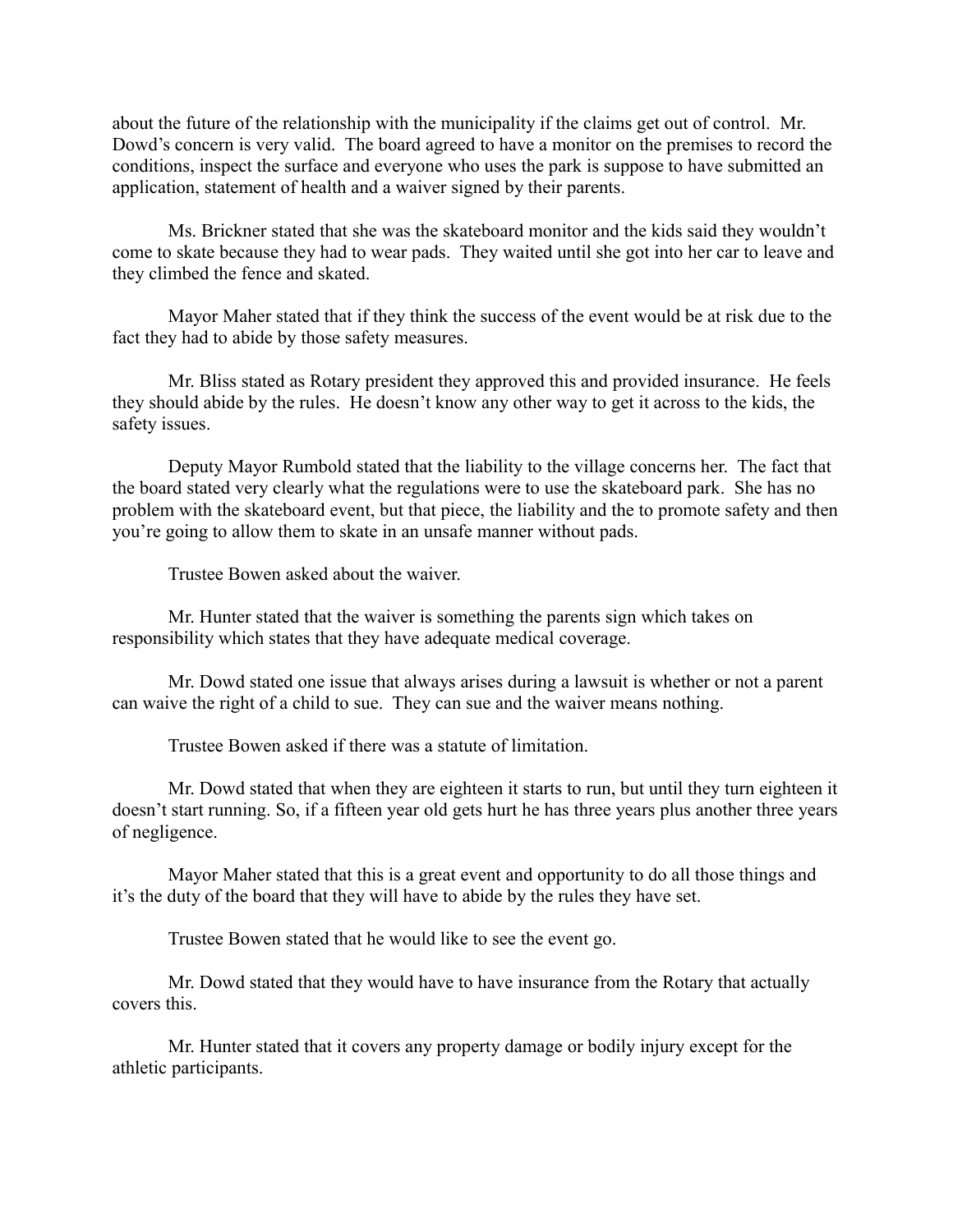Mayor Maher stated that this is a controlled event, if anything it will promote safety. They are skating every day.

Mr. Dowd stated that the Rotary, while giving the village the general liability policy, he really thinks that the injuries that can occur at an event and while there is certain risks, first of all the kids are minors and if not supervising it Rotary and the individuals are supervising it, if they claim improper supervision during the event that might be another problem. He doesn't know if that will be covered under the event or the village's general liability policy. If they don't properly supervise and a kid gets hurt and sues on that basis does the insurance kick in or are they coming after the village.

Mr. Hunter stated that he can provide the attorney with a copy of the policy, but it's a pretty sure exclusion that we do not cover bodily injury of the athletic participants.

Mayor Maher asked if right now do we cover bodily injury for anyone getting hurt on the skate park.

Mr. Hunter stated that there is no medical payment coverage for use of any of the devices in any of the parks. If there is going to be a lawsuit it has to be brought on the basis of our negligence in some manner.

Manager Revella stated that by that time we should have our skate park attendant in place and that person should have ultimate say of what goes on in that park.

Mr. Dowd stated that once we interject our person in this event we have another liability. Now we are over ruling their supervision.

Mayor Maher stated that he has a very simple question, what is the difference between the village being liable for someone skating right now in the skate park as opposed to a competitor skating in this event.

Deputy Mayor Rumbold stated its because you're inviting competition and when you invite competition the level of activity is different.

Mr. Hunter stated that it's different, but this will be supervised. Right now we're sticking our head in the sand the way the skate park is being run.

Trustee Bowen stated that he thinks they should get a waiver with the parents consent and get the parents insurance card. There should be a stipulation that they can't participate unless they have an insurance carrier.

Mr. Hunter stated that he would go back to getting them the accident policy.

Mr. Dowd stated that he would like to see that so he can see what it says.

Deputy Mayor Rumbold asked if the parent was signing the waiver in front of someone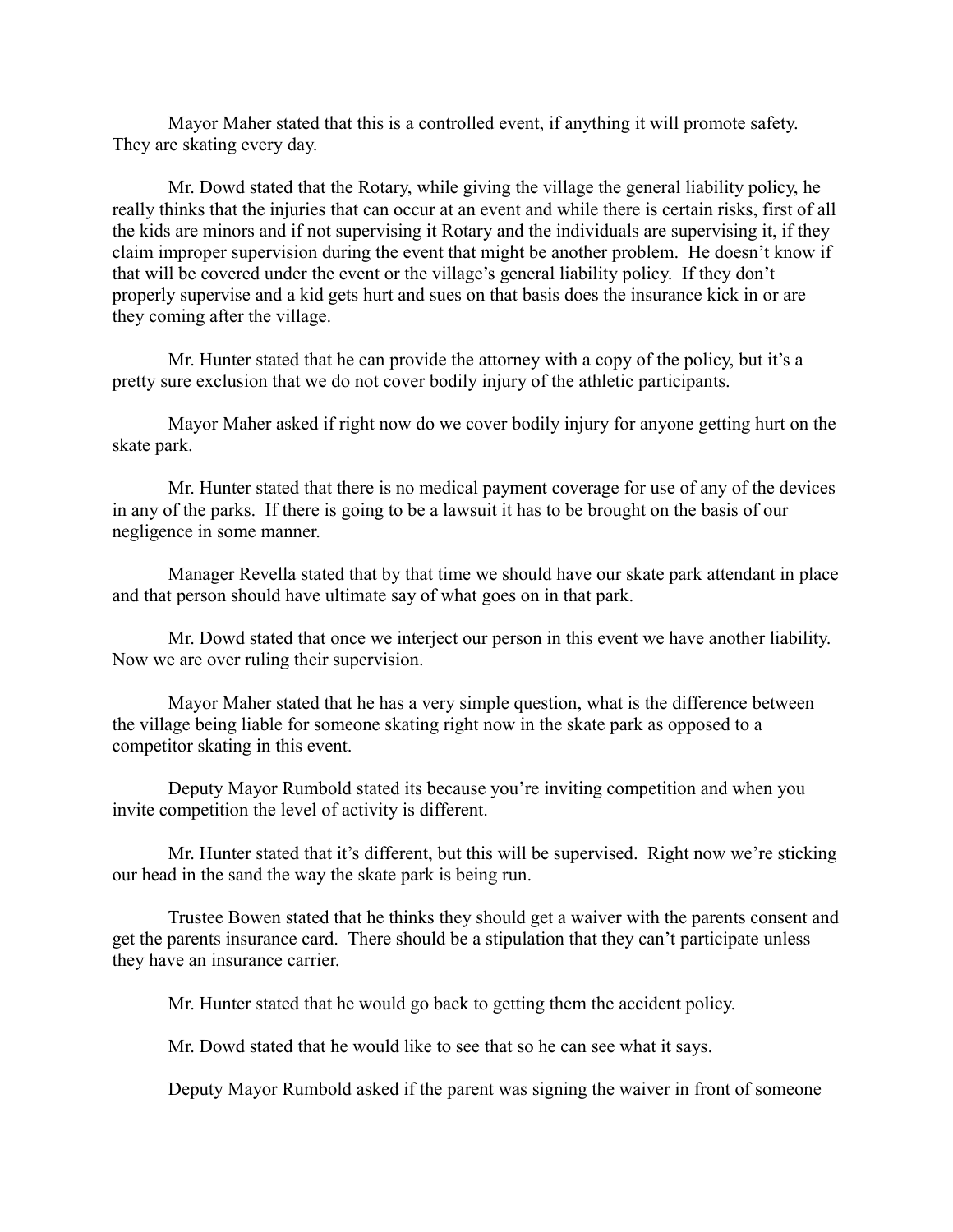so we know it's the parent and not the eighteen year old sister.

Mr. Hunter stated that he will amend his request to say they are seeking approval of the event subject to them providing the village with adequate and reasonable accident insurance and adherence to the insurance carrier's guidelines and registration in a format that gives them reasonable guarantees that the parent is the one signing the waiver.

Mayor Maher moved to approve the Walden Rotary's skate park event on June 13, 2010 subject to the Walden Rotary providing the village with adequate and reasonable accident insurance and that such policy is reviewed by the Village Attorney and adherence to the insurance carrier's guidelines and registration in a format that gives them reasonable guarantees that the parent is the one signing the waiver and that they abide by the rules listed on the sign.

Trustee Leonard asked if that date was set in stone.

Mr. Driscoll stated that is the projected date they would like to use.

Mayor Maher stated that they take a lot of risks in this village and he would like to see this event happen.

Trustee Hurd stated that Mr. Hunter has said before that the village has an exceptionally high frequency of claims and some severity as well and he sort of insinuated that if we get a couple more we might be in the position that we may not be renewed and we may be in the position where nobody would be there for our coverage. He asked Mr. Hunter if that was correct.

Mr. Hunter stated that is correct.

Trustee Hurd stated that he would like to see this happen, but his concern is that we have to balance our desire to use the skate park for events such as they are suggesting and building the kind of community spirit with the events we have, but he is concerned about the potential severe economic impact that would follow our village if found ourselves forced to self insure because we couldn't obtain insurance at any costs. That maybe over dramatic and he hopes it is.

Mr. Hunter stated that he did discuss with his underwriter at Selective Insurance Co, they have analyzed the claims that we have had and there isn't any frequency of any particular type that indicates that we need some sort of extraordinary loss control measures. The underwriter was appreciative that we approached them and they are getting feedback when we are doing events like this. She did not have a problem with it.

Mayor Maher amended his motion to add that they abide by the rules that are on the sign, that they wear a helmet.

Mr. Dowd stated that they have to abide by the rules which is knee pads and elbow pads.

Mayor Maher asked, where is that written. He asked the manager what the sign says.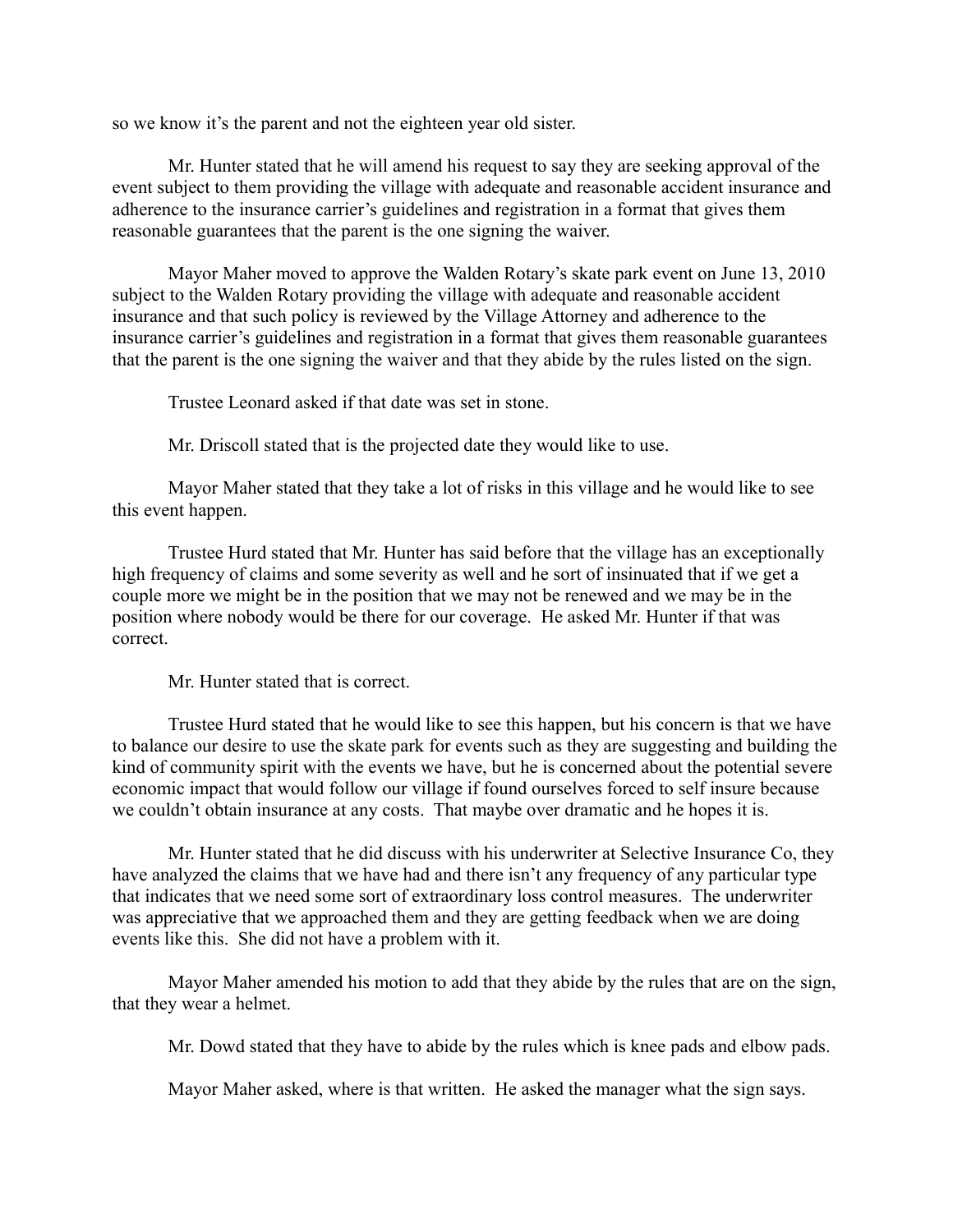Manager Revella stated that there is a problem. The sign says helmet.

Mayor Maher asked what can this board do to have discussion about those rules.

Trustee Hurd stated that they can make it anything they want for this event.

Mayor Maher stated that it's a special event and people who are competing will abide by the rule of wearing a helmet. We will take on the risk of them getting hurt and suing the village.

Mr. Dowd stated that the deputy mayor just said that it would be hypocritical to have safety and waive the rules. He doesn't want them to lose site of the fact that this is an event that we've never had before and there will be things being done by kids, all different ages and experience type and you have the obligation to try to protect them as much as the possibly can.

Trustee Bowen asked if a kid that is 10, 11 or 12, do they usually come by themselves or with a parent.

Mr. Driscoll stated that they would have to have a parent.

Trustee Hurd stated that they want all three; helmets, knee pads and elbow pads.

Mr. Bliss stated that he supports this event.

Mayor Maher stated his motion again,to approve the Walden Rotary's skate park event on June 13, 2010 subject to the Walden Rotary providing the village with adequate and reasonable accident insurance and that such policy is reviewed by the Village Attorney and adherence to the insurance carrier's guidelines and registration in a format that gives them reasonable guarantees that the parent is the one signing the waiver and that they abide by the rules listed on the sign and that they wear a helmet, knee and elbow pads. Seconded by Trustee Bowen.

Trustee Bowen stated that the sign only states helmet, so the sign needs to be corrected.

Deputy Mayor Rumbold stated that you can create any stipulation that you want for a special events, so the sign isn't an issue. The sign is an issue for everyday use.

Mayor Maher stated that the point is well taken by the village attorney and all the concerns that if we are going to be promoting the health and awareness then we should be abiding by the rules as well as the insurance.

On roll call Trustees Hurd, Bowen, Penney and Mayor Maher voted yes. Trustee Norman and Deputy Mayor Rumbold voted no. Trustee Leonard abstained. Motion carried.

#### **Oakland Avenue Trees**

Mayor Maher stated that he met with the Village Arborist, Jim Persutti regarding the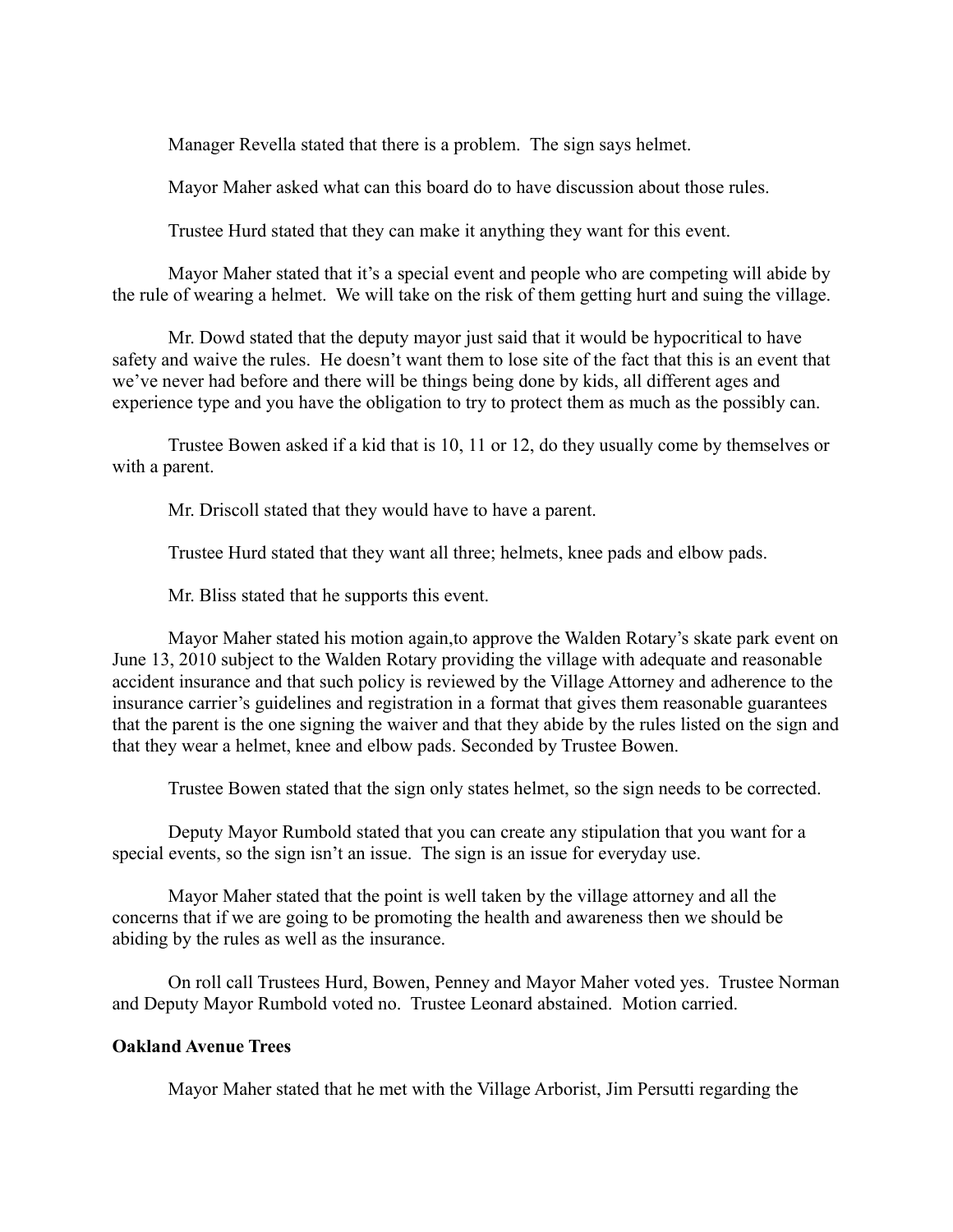concerns of the residents on Oakland Avenue. There is one tree that the arborist is concerned about removing. The mayor will be meeting with the residents tomorrow.

Trustee Hurd asked if the tree was diseased?

Mayor Maher stated that he claims one tree is leaning and diseased and should be removed. Hopefully this is one of the trees the residents want removed. He will have a discussion with the residents and arborist. It will be at 11 Oakland Avenue. He will bring it back to the board if there will be any further action taken based on recommendations.

#### **Ulster Avenue Betterment Project**

Manager Revella stated that the project as it stands right now is a \$550,000 project. The engineer estimates that its \$100,000 more for sidewalks, walls and curbs, as well as driveway entrances. It depends on how much work we can do in house that the cost will be significantly less. We do need to be prepared to pay some money. Its not in this years budget. Hopefully we can put it off until next year. He needs feedback as to what kind of material they should be using for the sidewalk, slate or cement.

Mayor Maher stated that the residents want to see it uniform. They are leaning toward concrete.

Trustee Hurd stated that when you use the slate you get a lot of trip and falls.

Manager Revella stated that the engineers have indicated concrete.

Mayor Maher asked what the board thought of impermeable concrete when it comes up. He also indicated that the residents want uniformity.

Manager Revella stated that DOT will only award up to \$250,000.

Mayor Maher suggested the see what the cost would be for impermeable concrete.

Trustee Leonard asked what is going to happen to the trees, the roots raise the sidewalk.

Manager Revella stated that they will deal with that when they get to that point. They are not planning on cutting down any trees.

Trustee Hurd stated that one of reasons for the concrete is in some places you can go around the tree roots.

Mayor Maher stated that uniformity is important.

## **Status of Grants**

Manager Revella stated that the board approved the CDBG for sewer. He was to meet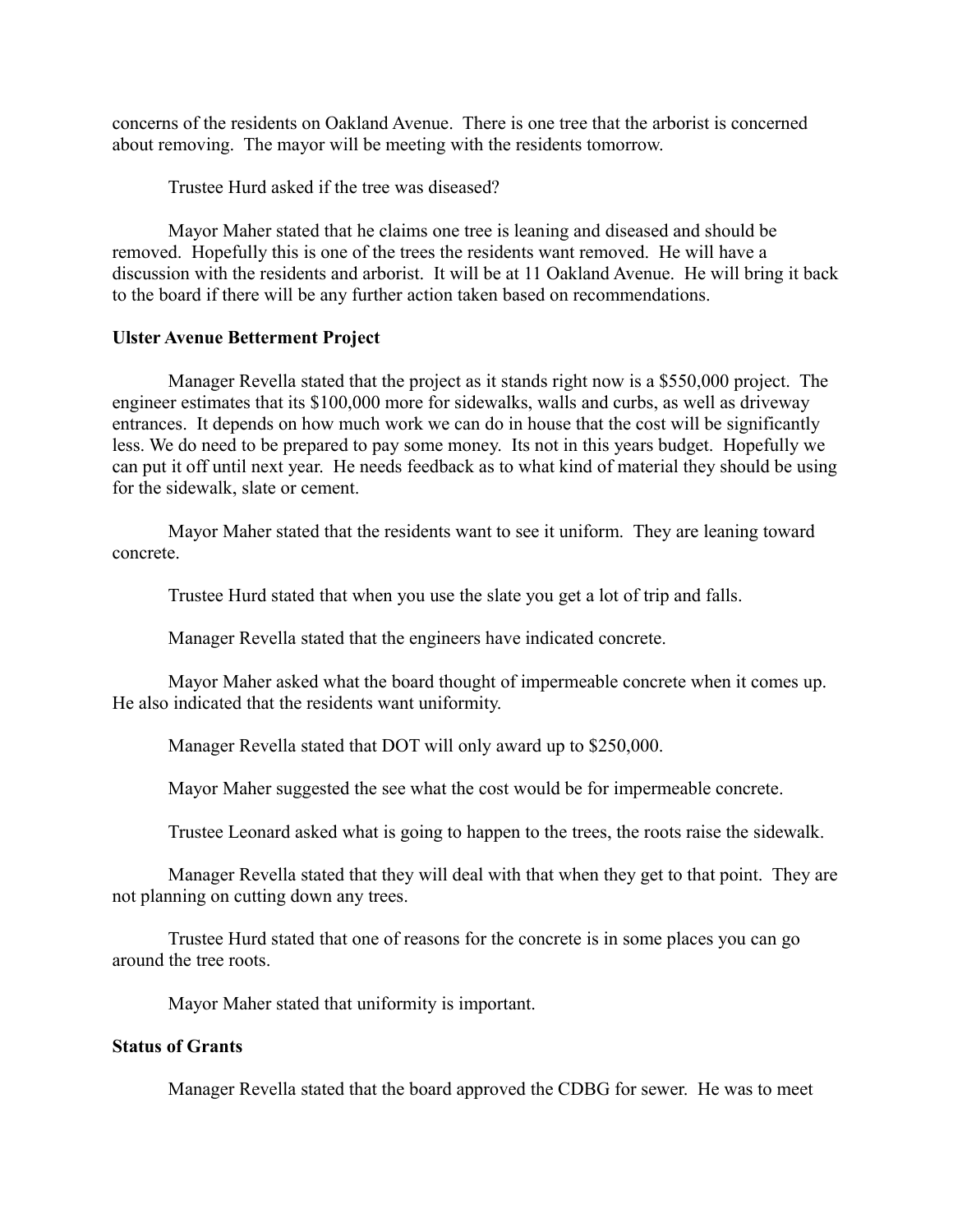with Delaware Engineering in regard to grants and they postponed the meeting until June  $4<sup>th</sup>$ . They will be discussing grants for the sewer plant at that time. He did discuss the parks grant earlier, it is a matching grant. There are grants that haven't been completed and he is working to complete them. It included matching funds. There is money in the capital improvement fund for that. He wanted to know if the board wanted to go forward. One grant was for market analysis at Railroad Place. It was a \$12,000 grant. We have to match 25%. The other is the rail trail funding.

Deputy Mayor Rumbold asked how close are we in finishing them.

Manager Revella stated that he spoke to Alan Sorensen who said the market analysis was never done because he was told not to start it. That is the last piece to finish. We would have to spend three or four thousand dollars of village money to get the \$12,000 grant money. The market analysis is the last piece. This will hold up grants in the future.

Mayor Maher asked the manager if they should make that investment.

Manager Revella stated yes.

Trustee Hurd indicated that he is in favor of going ahead.

Mayor Maher stated that there was \$1750 left over from the Orange County Planning Department for water shed protection. It is his understanding that the project has been completed. If we can't utilize the money for anything we can ask the county to release it to some other project.

Manager Revella stated that the other ones are the CDBG funds that are tied up right now.

He also indicated that the mayor was put on the CDBG Board at the county. Hopefully he can get information on the status of those.

Mayor Maher stated that he was appointed by County Executive Ed Diana to sit on the CDBG advisory board.

Manager Revella stated that Mr. Barnes is applying for the Orange County Water Authority leak detection grant.

## **Truck Route - Grant Street to Elm Street**

Manager Revella stated that there was concern with the trucks damaging the wall by the McKinley Monument, so it might be in our best interest to have the truck route go Grant to Elm Street. We have to make sure our road is capable of handling the weight of the trucks. There is a turn radius concern at the top of Grant Street and Orange Avenue.

Mayor Maher asked if he had any recommendations from our DPW or the state that could come in and state the road can handle this.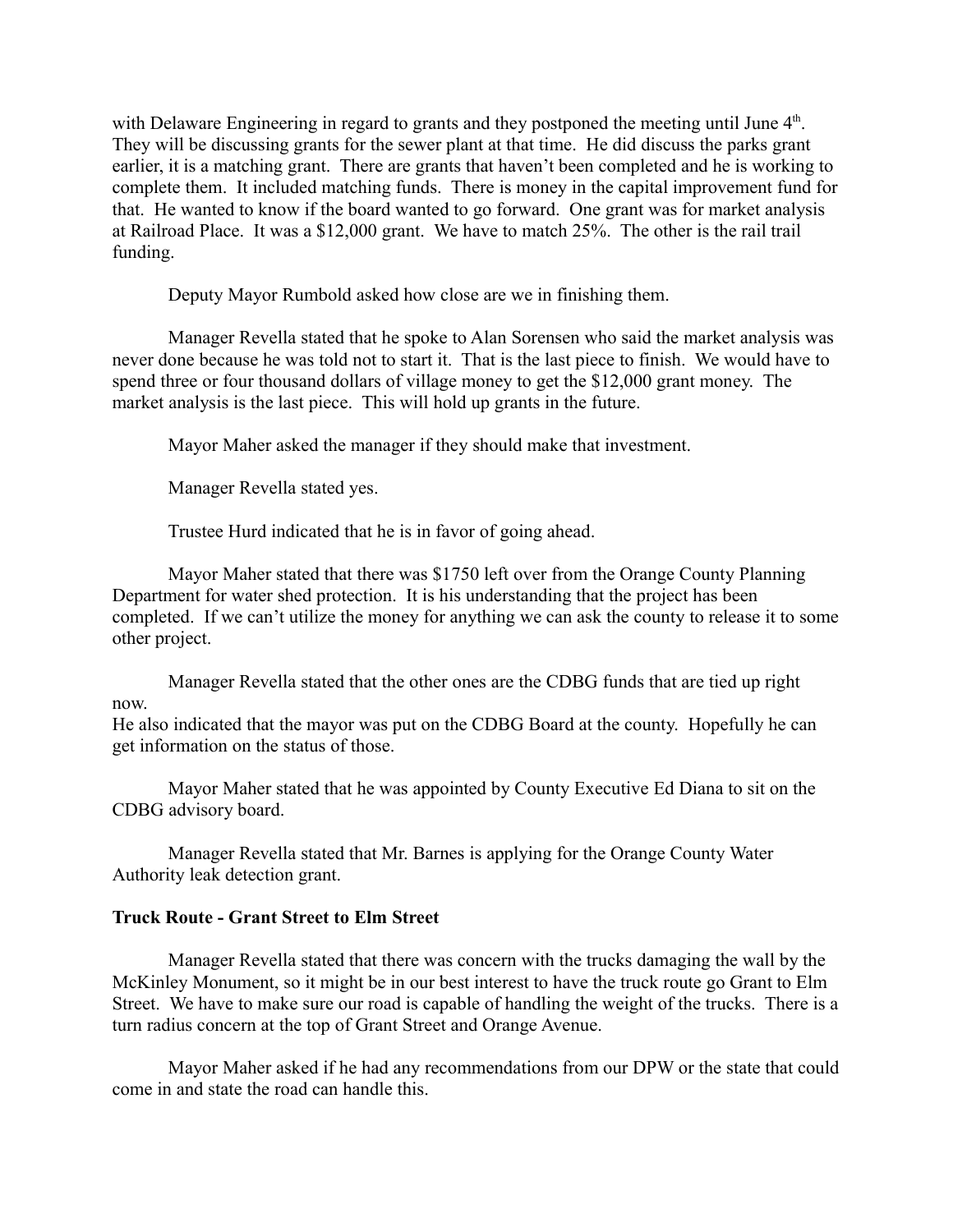Manager Revella stated that our engineer could do that.

Mr. Dowd explained that the village created parking spots on the top of Grant Street for Sweeney's and you will lose those parking spots so the trucks can make the swing.

Mayor Maher asked if the board had discussed cutting the area back by the McKinley Monument.

Manager Revella stated that you don't want to completely reclaim that area, it's still part of your park.

Mayor Maher asked if its definite that you would lose parking.

Trustee Norman stated yes.

Manager Revella stated that they would lose at least six spaces.

Mayor Maher stated that they can't even consider taking those spaces away.

Trustee Norman stated that its not just trucks that are ruining the monument area, its also cars.

Mayor Maher suggested they cut the area back and see what would happen.

Trustee Hurd stated that you need the states permission, there is a problem in that area. There needs to be visual cues for drivers.

Mayor Maher asked the manager to make a phone call.

Manager Revella stated that when you come from Bank Street toward the monument the right side of the road is parking and the left is not. There is a large shoulder on the left side. He would like to move the line closer to the left side.

The board agreed.

#### **House at Olley Park**

Manager Revella asked the board what they wanted to do with the Olley Park house. He spoke to the engineer and to the person who is in charge of the funding to rehab park buildings and neither of them thought it was feasible to try and utilize that building any further.

Mayor Maher stated that he saw a study done by Stantec many years ago about the stability of the building and they said portions were unstable but other portions were not. He asked if the current engineer and along with this gentleman come in and say that there is nothing you can do with this.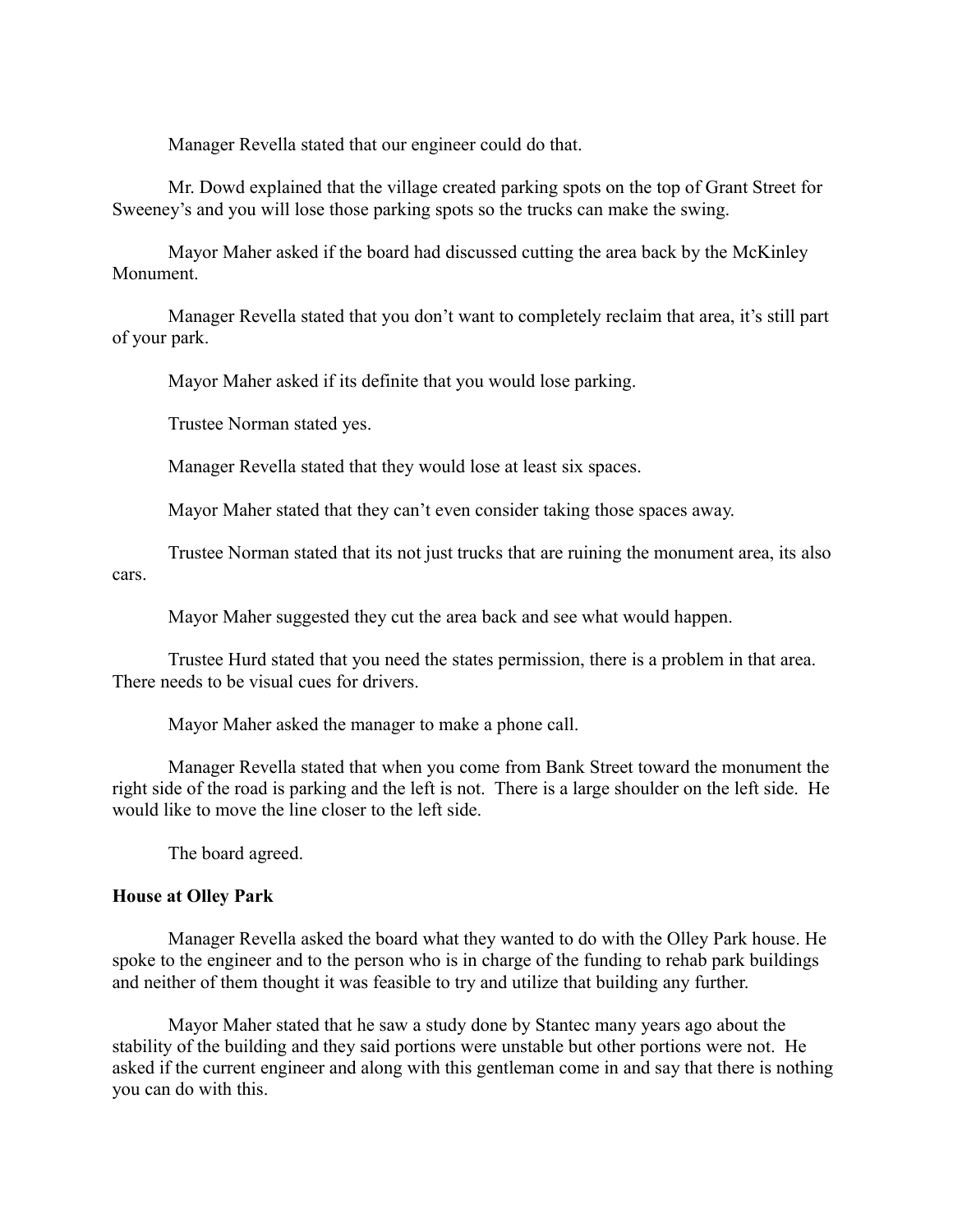Manager Revella stated that the gentleman stated that its not a project they would fund.

Mayor Maher stated that he needs to follow up with some of these individuals and also talk with the Village Historian. He wants to take every step possible to try and preserve this building.

Deputy Mayor Rumbold stated that they have to make a decision because its getting dangerous.

Mayor Maher asked that this be put on the next agenda.

## **Appointment of Civil Service Hearing Officer**

Manager Revella stated that the village has rendered two civil service charges against two of its employees and the village should be prepared and have a hearing officer available. He wouldn't recommend anyone from the village. He will get some recommendations.

Mr. Dowd recommended Mark Goldberg from Middletown. He is a well respected member of the bar as well as he was a part time Federal Magistrate in White Plains. He also recommended Mr. Fox from Port Jervis.

Manager Revella stated that Mr. Rosenwasser also came up.

Deputy Mayor Rumbold asked where the money would come out of.

Mr. Dowd stated that the board can authorize the expenditure of that money for that purpose.

Deputy Mayor Rumbold moved to appoint a civil service hearing officer and that the manager and attorney will make that choice. Seconded by Trustee Leonard. All ayes. Motion approved.

#### **Public Comments on Business of the Board**

Mary Ellen Matise stated that regarding the blue stone, its not slate. The original intent was to replace as much of the blue stone as possible. There was suppose to be enough. You can order it cut whatever thickness and shape you want and you can fix it. They last forever.

Steve Flickenschild, Linden Drive asked about the comprehensive plan.

Mayor Maher stated that there was an action several months ago to form the comprehensive plan and we undid that action because of majority of the board felt it wasn't done properly. We are now reforming it which will be a nine member board.

Mr. Flickenschild stated that he is interested in being on the board.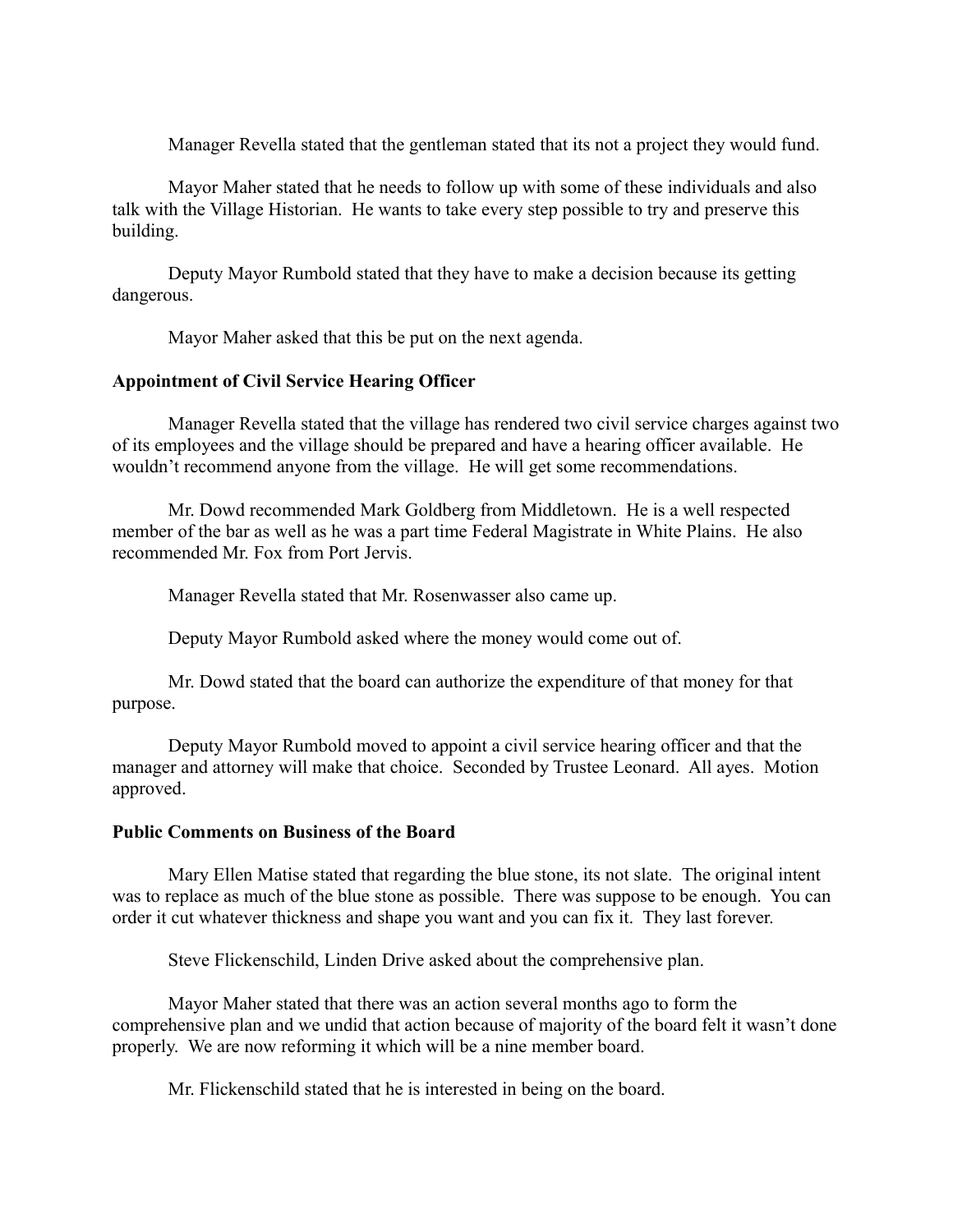Mayor Maher advised him to contact the manager.

Ms. Pearson also spoke on the bluestone, they are easy to fix and they last forever. If you are going to designate historic districts it will be part of that plan. If the village wants it taken off their hands she will take it. She asked about the easements for the betterment project, did the village get them all.

Manager Revella stated that is something that has to be done in a more official way and filed with the county.

Ms. Pearson asked about the style of the walls.

Manager Revella stated that he hasn't seen that.

Ms. Pearson thanked the manager for looking into all the grants.

Marcus Millspaugh, Jessup Street stated that the house at Olley Park is 200 years old and is in basically sound condition. You will have to spend some money to see how good or bad it is. He thinks the inspection that was done was superficial. Its an asset to the parks. As far as the bluestone, you can get them made anyway you want. Those bluestone on Ulster Avenue were reset some time ago, but no maintenance has been done since. The sidewalks on Highland Avenue are terrible.

Steve Flickenschild indicated that he was an architect and he would like to take a look at the house at Olley Park.

Mayor Maher stated that he would like to be there when he looks at it.

Manager Revella stated that he would have to do it at his own risk.

## **Approval of the Minutes**

Deputy Mayor Rumbold moved to adopt the minutes of May 11, 2010. Seconded by Mayor Maher. All ayes. Minutes adopted.

## **Audited Bills**

Trustee Norman moved to pay the audited bills of May 25, 2010. Seconded by Trustee Penney.

Trustee Leonard asked about the \$800.70 bill.

Manager Revella stated that the quote was for the right material and when the supervisor totaled the material it wasn't done properly.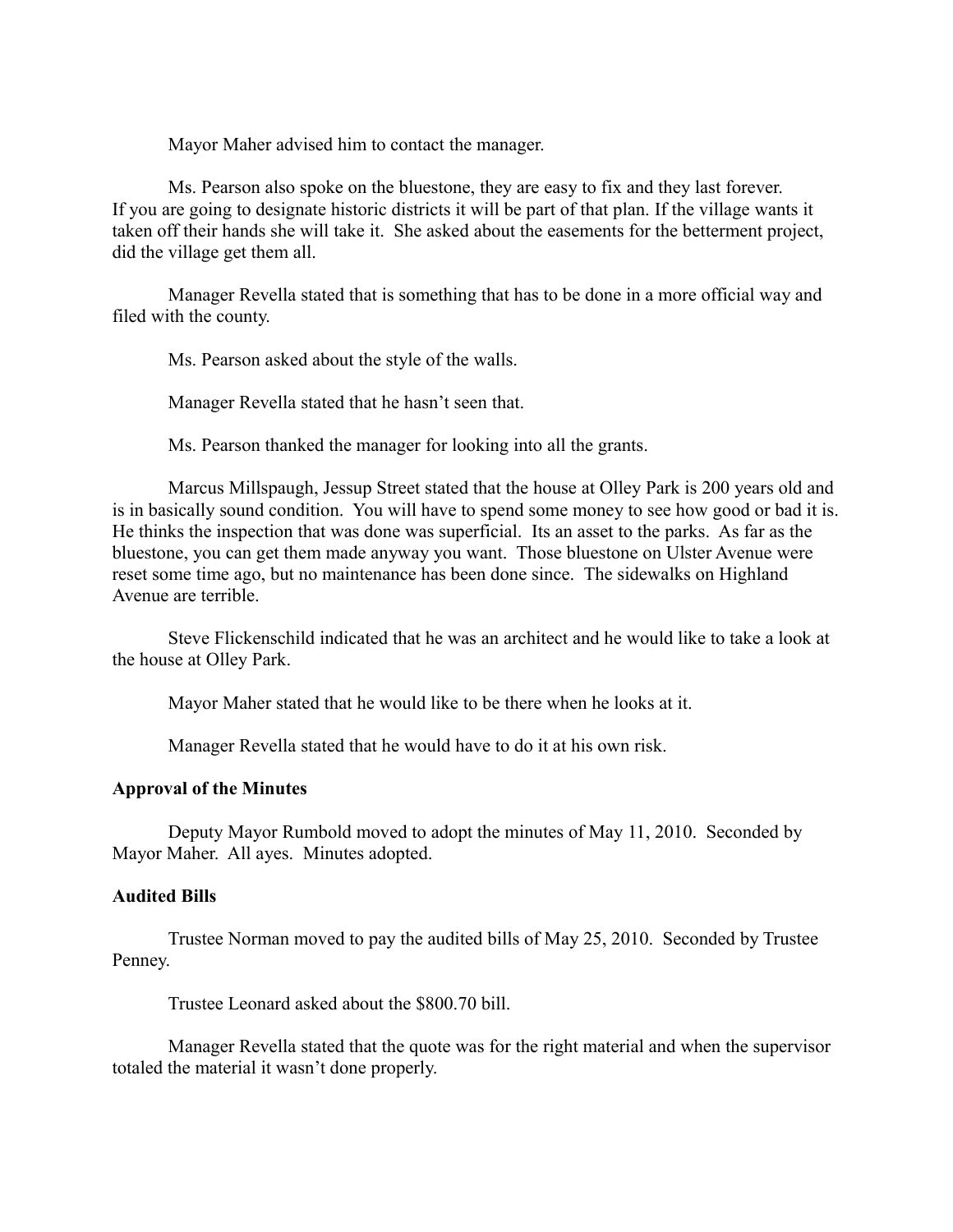Trustee Leonard stated that there were bills in there for servicing grass cutting equipment, that should be done in the winter when its slow.

Deputy Mayor Rumbold asked where that comes out of DPW or Parks budget.

Manager Revella stated that he didn't know.

Deputy Mayor Rumbold stated that the Parks budget had a ton of budget transfers, its tough to get things done when they don't have any money. She asked if there were four signatures on the bills.

Mayor Maher stated yes.

All ayes. Motion carried.

## **Correspondence**

Trustee Bowen thanked the manager for getting the grass cut across the street from him.

## **Board Comments**

Trustee Norman thanked everyone for the work at the Veterans Memorial Park. It's absolutely beautiful.

Deputy Mayor Rumbold stated that the little park on Route 52 the bench is collapsed.

Manager Revella stated that is private property.

Deputy Mayor Rumbold stated that she attended the Rotary dinner for Anita Vandermark and it was wonderful. She apologized for missing the Soap Box Derby, her daughter graduated from college.

Trustee Leonard indicated that the Soap Box Derby went very well. Keith Hunter's car won the super stock and Walden Savings won the stock.

Trustee Penney stated that DPW and the Recreation Committee did a great job on Saturday.

Ms. Pearson asked about the subject for executive session, property purchase.

Mayor Maher stated that he will find out when they go into executive session.

Mayor Maher stated that he wasn't able to make the Soap Box Derby, he had a family emergency. He thanked Trustees Norman and Penney for handing out the trophies.

Mayor Maher stated that they will absolutely have the Soap Box Derby next year. He